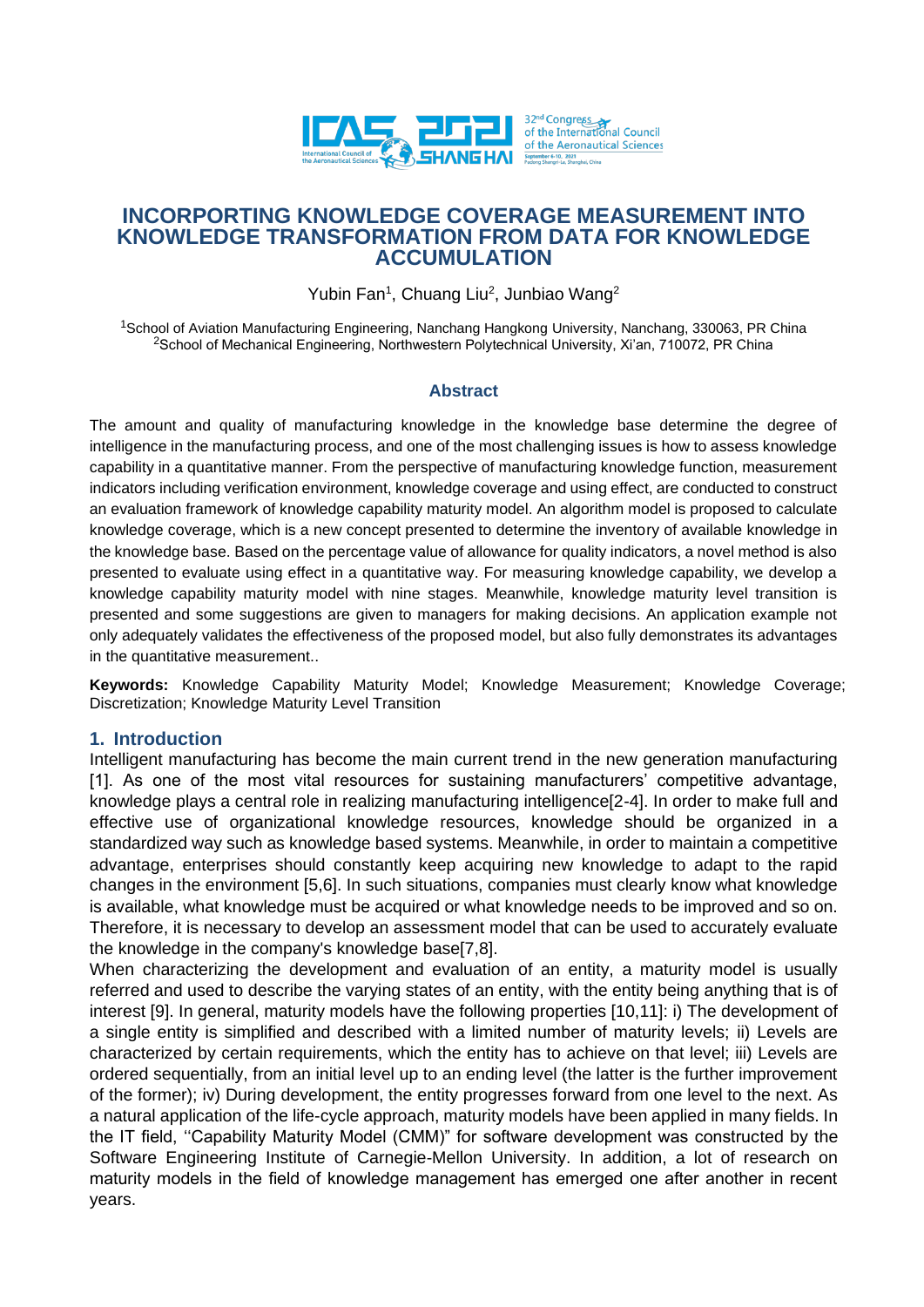KPMG defined a maturity model as five stages: knowledge chaotic, knowledge aware, knowledge focused, knowledge managed, and knowledge centric [12]. They also defined the four key criteria as people, process, content and technology. In each area there are certain activities to be done. Firms can be assessed according to how they implement these activities. Infosys Technologies described the five knowledge management maturity (KMM) levels as default, reactive, aware, convinced and sharing [13]. Each maturity level is characterized by certain observable capabilities along each of the three major prongs: people, process and technology. Siemens has constructed a knowledge management maturity model (KMMM) which consists of an analysis model, a development model and a defined assessment process [14]. The analysis model helps the KMMM consultant to take account of all important aspects of knowledge management (KM) and reveals which key areas and topics should be developed in the future. The development model provides information as to how the respective key areas and topics can be best developed to reach the next maturity level. The assessment process structures all relevant steps from assessment definition to result interpretation. In order to further improve the possibility of success, a variety of knowledge management models have been presented. For example, Teah et al. [15] reviewed, compared, and integrated existing Knowledge Management Maturity Models to propose a General KMMM, which focuses on assessing the maturity of people, process and technology aspects of KM development in organizations. Chen et al. [16] proposed an approach of measuring knowledge management performance from competitive perspective. The approach integrates analytical network process (ANP) with balanced scorecard (BSC) to establish the model of KM performance measurement from four perspectives, including customer perspective, internal business perspective, innovation and learning perspective, and financial perspective. Wen [17] has developed a model to measure the effectiveness of knowledge management activities by using focus groups, analytical hierarchy processes and questionnaire analysis. These qualitative and quantitative methods have been integrated to summarize the experts' opinions, select the measurement indicators, and calculate the weightings of dimensions and items. Hiseh et al. [18] have constructed a knowledge navigator model (KNM) which consists of an evaluation and calculation framework. Furthermore, they defined the KM maturity level into five stages: knowledge chaotic stage, knowledge conscientious stage, KM stage, KM advanced stage, and KM integration stage. The evaluation framework of KNM consists of three aspects: three target management objects (culture, KM process, and information technology), 68 KM activities, and 16 key areas. The calculation framework includes the research methods used in constructing this framework, and the derived results such as the score ranges used to differentiate maturity levels. Measuring various processes of knowledge management, namely, creation, accumulation, sharing, utilization and internalization of knowledge at the firm level have also been descripted by Lee et al. [19]. Through social resources embedded into their structure, a model was presented to optimize their knowledge management maturity [20].

In addition to knowledge management maturity modeling, some people focus more on the knowledge aspect. Schenkl et al. [21] proposed an approach for evaluating the knowledge within a company and to specify the required knowledge for providing a specific product-service system. Through Multiple-Domain Matrix based knowledge maps, the knowledge gap can be derived. Wen et al. [22] have presented a knowledge-based decision support system for measuring enterprise performance, using both neural network forecasting and knowledge reasoning, so that it could help managers better understand current and future situations of the enterprise. Xu and Bernard [23] restricted knowledge to the context of product development, and proposed some effective definitions and measurements of knowledge value. Based on those, the values of both tacit and explicit knowledge can be quantified. In addition, they have proposed an integrated knowledge reference system which could serve as a base to characterize product development and knowledge evolution process [24].

Those ideas and methods introduced by former researchers all have insightful contributions to the modeling and analysis of knowledge management in industrial productions. However, they mainly describe or analyze the knowledge integrated systems in a qualitative way and there is a lack of direct discussions on knowledge capability that could be quantified [25]. Meanwhile, in order to promote the application of assessment model, it should aim to develop means that help identify the level of maturity [26].Therefore, there is a growing need to specify the concrete impact of knowledge on the product development process and also to analyze knowledge capability in a quantitative way.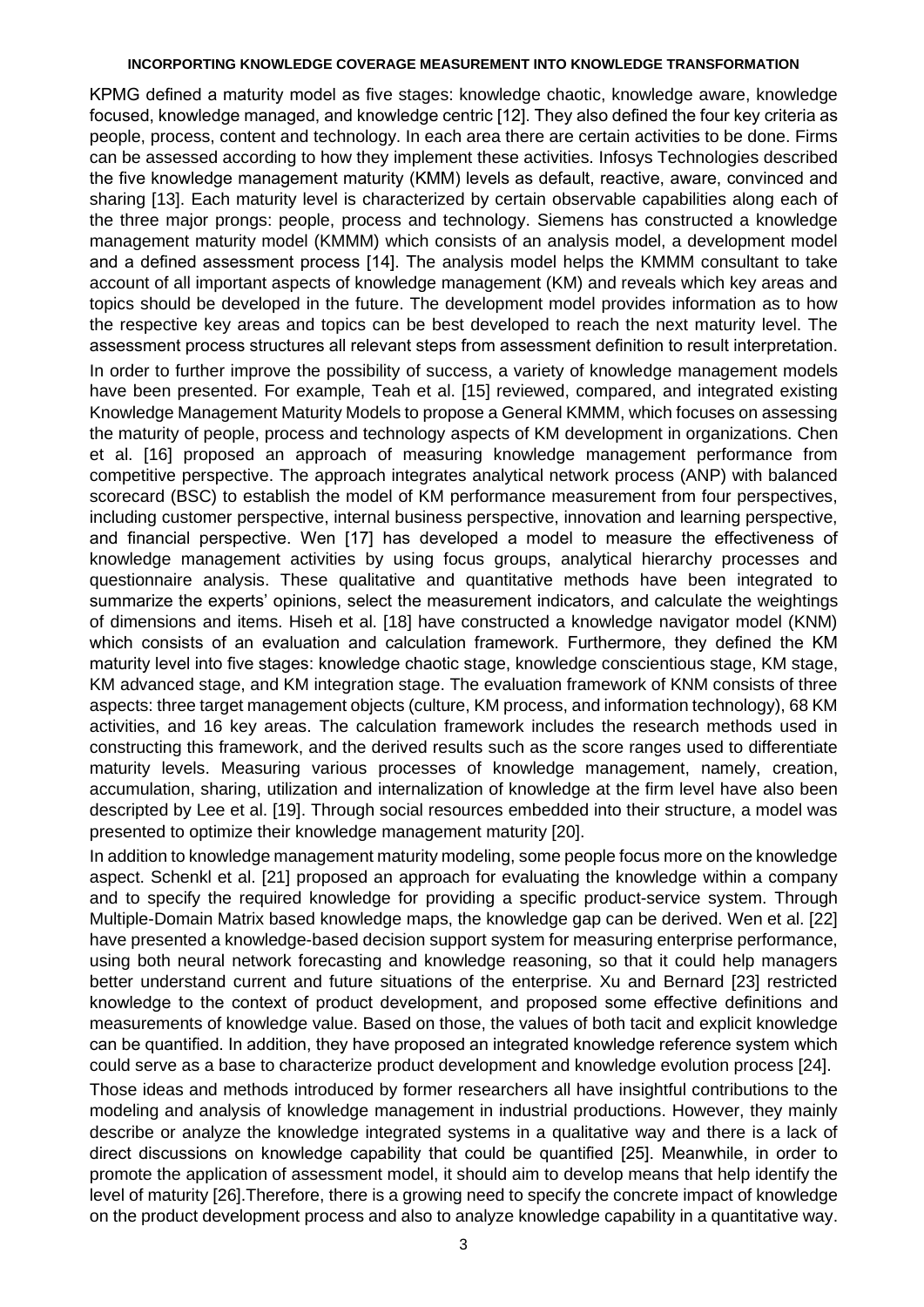One of the uses of KM is in the area of decision making and assessment of process. Decision makers can verify the quality of development of their knowledge base in order to move forward to the next step. It could help managers better understand current and future situations of the enterprise knowledge [27,28].

Although there is considerable research in knowledge management performance measurement, there seems to be a lack of quantitative evaluation methods for knowledge capability, and this paper proposes an approach to address this issue. The paper is structured as follows: Section 2 is the characteristic and capability analysis of manufacture process knowledge. Section 3 introduces a knowledge vector, which characterizes knowledge capability in a comprehensive way, and its three elements, i.e., verification environment, knowledge coverage and using effect are analyzed in detail. Moreover, the specific evaluation method for each index is constructed. In Section 4, a knowledge capability maturity model is established to describe knowledge activities, and the knowledge maturity level transition machine is established. In Section 5, a case is studied to illustrate how knowledge capability measurement can be implemented by using the method. Finally, the paper concludes with Section 6.

# **2. 2 Measurement indicators for manufacturing process knowledge**

# 2.1 The characteristic and capability analysis of manufacturing process knowledge

Through studying the composition and characteristics of manufacturing process knowledge, the factors affecting the maturity of manufacturing knowledge are analyzed, thereby the evaluation indexes of knowledge maturity are determined. As a bridge between design and manufacture, the task of process design is to provide parts processing solutions for the manufacturing stage based on the information received from the design stage. In this process, the actual situation of the enterprise and the functional characteristics of the product should be considered, which determines the complexity and diversity of manufacturing process knowledge.

Manufacturing process knowledge is the cross-integration of multidisciplinary knowledge in machinery, materials and mechanics. Among them, the forming mechanism of many process methods has not been clarified, and this process knowledge comes from a lot of practice in production. Since that, it usually needs to go through research, development, verification and other stages of development before it can be applied. Like a thing, knowledge has a life cycle. New knowledge is born as something fairly nebulous and that it takes shape as it is tested, and matures through application in various settings. That is to say, in different environments or stages, the knowledge system embodies the feasibility, stability, reusability and other performance. Therefore, verification environment is taken as an index to evaluate the capability maturity of the knowledge-based system in this paper.

At the same time, there is a great variety of manufacturing process knowledge. Different manufacturing objects or different processing links need to use different process knowledge, which requires enterprises to have a certain amount of process knowledge reserve to be competent and complete corresponding manufacturing process design tasks. As with other things, the product objects that the system supported by manufacturing process knowledge can solved are also very limited. Thus, this paper proposes a coverage index to assess the range of objects that the knowledge system can solve. In addition, the reliability of process knowledge is directly reflected in production. That is, using effect reflects the effectiveness of manufacturing process knowledge system. Accordingly, this paper takes using effect as another index to evaluate capability maturity of manufacturing process knowledge.

For the operation of the knowledge base system, as shown in Figure 1, the three most concerned aspects are: ① whether the current object can be solved; ② whether the solution process is reliable; ③ whether the results obtained are valid. The three indicators proposed in this paper can also reflect the performance of these three aspects. Through the coverage index, it can know whether the current object can be solved. With verification environment, it can clarify whether knowledge system is reliable. With using effect, it is clear whether it is effective.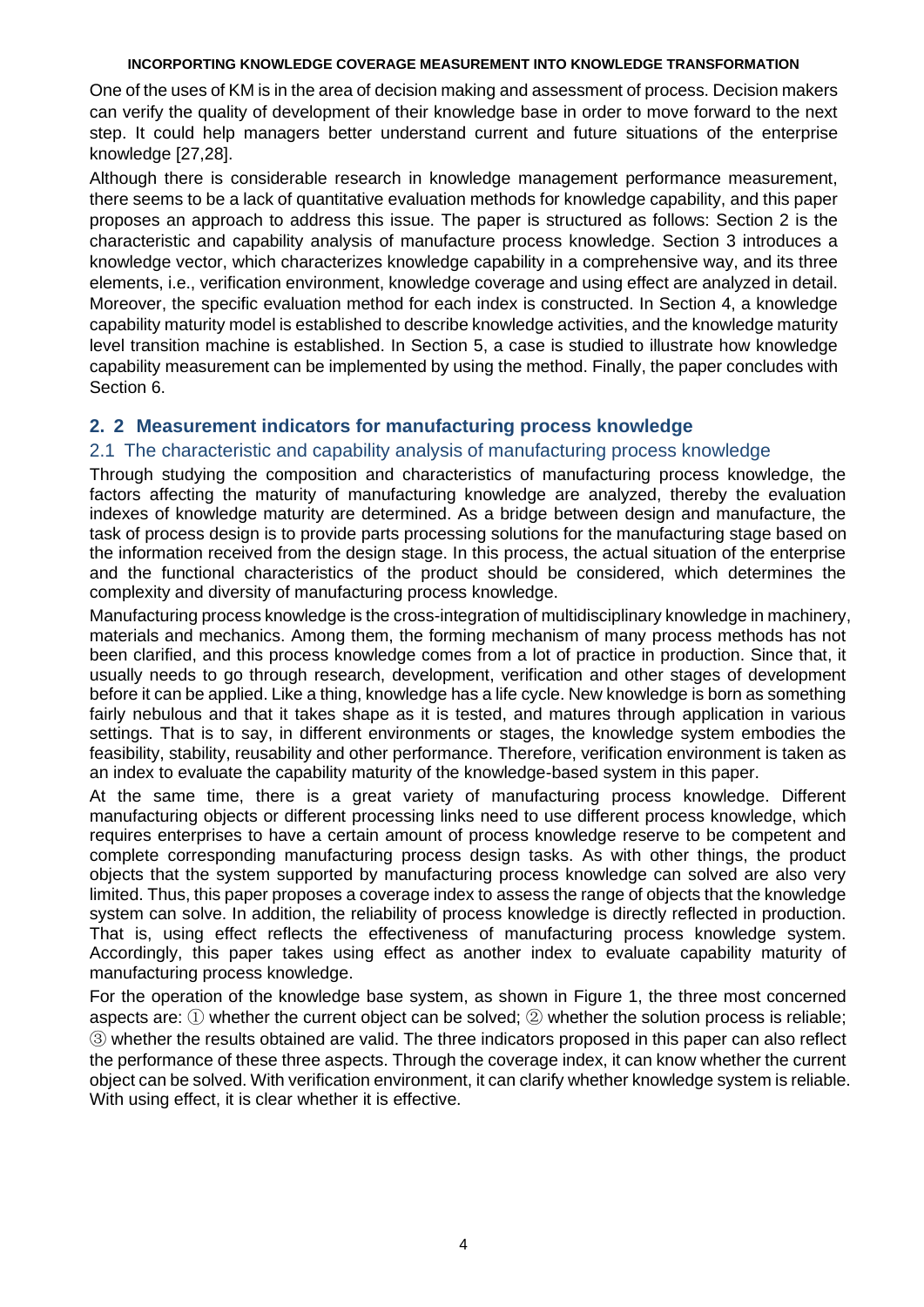

Figure 1 – Operating mechanism for manufacturing knowledge base system

In view of the above analysis, knowledge capability maturity (KCM) is characterized by three main aspects: verification environment (VE), knowledge coverage (KC), and using effect (UE), as shown in Figure 2.



Figure 2 – The evaluation indexes of knowledge capability maturity

# 2.2 Verification environment

The lifecycle of manufacturing process knowledge is the state sequence of the various stages knowledge application in different environments. From theoretical research to actual mass production application, the development of manufacturing process knowledge usually needs to go through the following stages: theoretical analysis and research, verification of laboratory simulation environment, test verification of manufacturing plant, and batch production of the actual production environment. Among them, the degree of mass production ranges from the initial single-piece trial production to small-scale production, to mass production and finally to lean production. In this process, the capability maturity of manufacturing process knowledge is constantly improved. It can be seen that verification environment refers to the specific conditions and background of manufacturing process knowledge in the mature process of generation, use and optimization.

By referring to verification environment of technology maturity and manufacturing maturity in existing studies, this paper summarizes verification environment of manufacturing process knowledge into four main stages. ① Theoretical research: the technology supported by the knowledge system is in the stage of basic principle and feasibility study; ② Laboratory validation: the technology supported by the knowledge system is in the verification phase of the laboratory simulation operating environment; ③ Manufacturer test verification: the technology supported by the knowledge system is in the verification phase of manufacturing environment; ④ Actual production applications: the technology supported by the knowledge system is applied in actual production.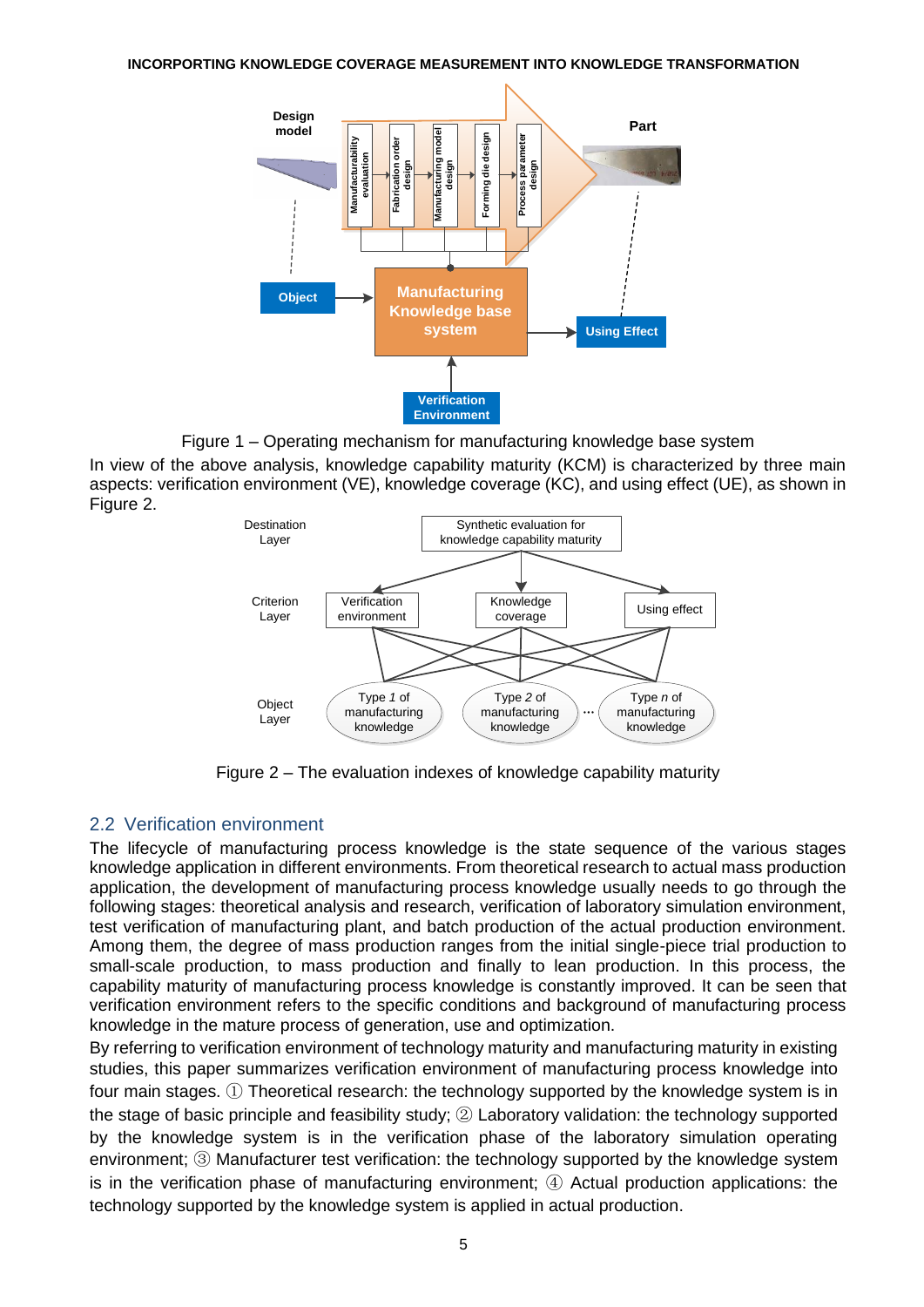## 2.3 Knowledge coverage

With the help of machine equipment, tooling and men as labor, manufacturing is the process of converting raw material into products according to a certain process. In fact, the classification of manufacturing process is derived from the way materials are transformed. Therefore, the classification model for manufacturing process knowledge can be established in accordance with part categories, process methods and manufacturing activities. Firstly, according to the part category, manufacturing process knowledge is classified. Where, parts categories= {frame rib, skin, panel, profile, ..., pipe}. Usually, all kinds of parts can be manufactured by one main forming process at least. Next, manufacturing process knowledge for a certain part can be classified based on process method. Where, process methods= {rubber hydraulic forming, bending forming, shot peening, ..., tube bending}. After determining the main process method used for a certain part, manufacturing process knowledge can be further divided in line with manufacturing activities. Where, manufacturing activities  $=$ {manufacturability assessment, fabrication order design, manufacturing model design, ..., forming die design, machining parameters design}.

The core of the knowledge base system is knowledge content itself, and the lack of knowledge cannot provide a reliable decision. Thus, if companies need to make reliable decisions from the knowledge base, they must accurately know the reserves in the knowledge base, that is, which areas have sufficient knowledge, and which areas require more knowledge. This paper presents knowledge coverage to quantitatively assess the knowledge reserves in the current knowledge base, which will be defined from the following two aspects. (1) Granularity. Knowledge granularity embodies the hierarchical situation of knowledge in the entire knowledge organization and is described by a knowledge tree. Knowledge is organized as a tree of several levels, and each knowledge unit at a higher level is comprised of one or several knowledge units of its sublevels. The knowledge unit on the leaf nodes of the tree is regarded as the basic unit of enterprise knowledge. They are introduced to clarify the level number of knowledge units and the integrity of the knowledge types of manufacturing business activities. (2) Quantity. Knowledge quantity is an important aspect of knowledge that should be considered. From the perspective of functional characteristics of knowledge, knowledge quantity can be described by the range of objects that the corresponding knowledge unit can solve.

## 2.4 Using effect

Using effect describes whether the knowledge can be held in a relatively stable state and its ability to recover from perturbation. The quality of parts is regarded as the outcome of knowledge activities. In order to measure the effect of knowledge in industrial production quantitatively, the score of using effect should be defined in the first place. Since the quality of parts is characterized by multiple indicators, the score can be calculated by means of integrating all those indices. Each index has different unit to measure and different allowance error. As a result, it is reasonable to use a percentage value to quantify using effect. In the real-world application, using this method to assess using effect of knowledge can help people make the appropriate choice among different knowledge resources.

# **3. Evaluation method for indicators**

## 3.1 Evaluation method for verification environment

For quantification, a 9-level scale is used for verification environment, where 0.1 to 1 corresponds from theoretical research to real production environment, respectively, as shown in Table 1.

| Grade | Definition                                                                                                             | Score |
|-------|------------------------------------------------------------------------------------------------------------------------|-------|
|       | Content and rationale study                                                                                            | 0.1   |
| 2     | Feasibility research                                                                                                   | 0.2   |
| 3     | It has passed the laboratory environment verification and achieved the<br>required performance indicators.             | 0.3   |
|       | It has been verified in the laboratory environment for many times and<br>achieved the required performance indicators. | 0.4   |
|       | It has passed the factory environment verification and achieved the                                                    | 0.5   |

Table 1 Rating for verification environment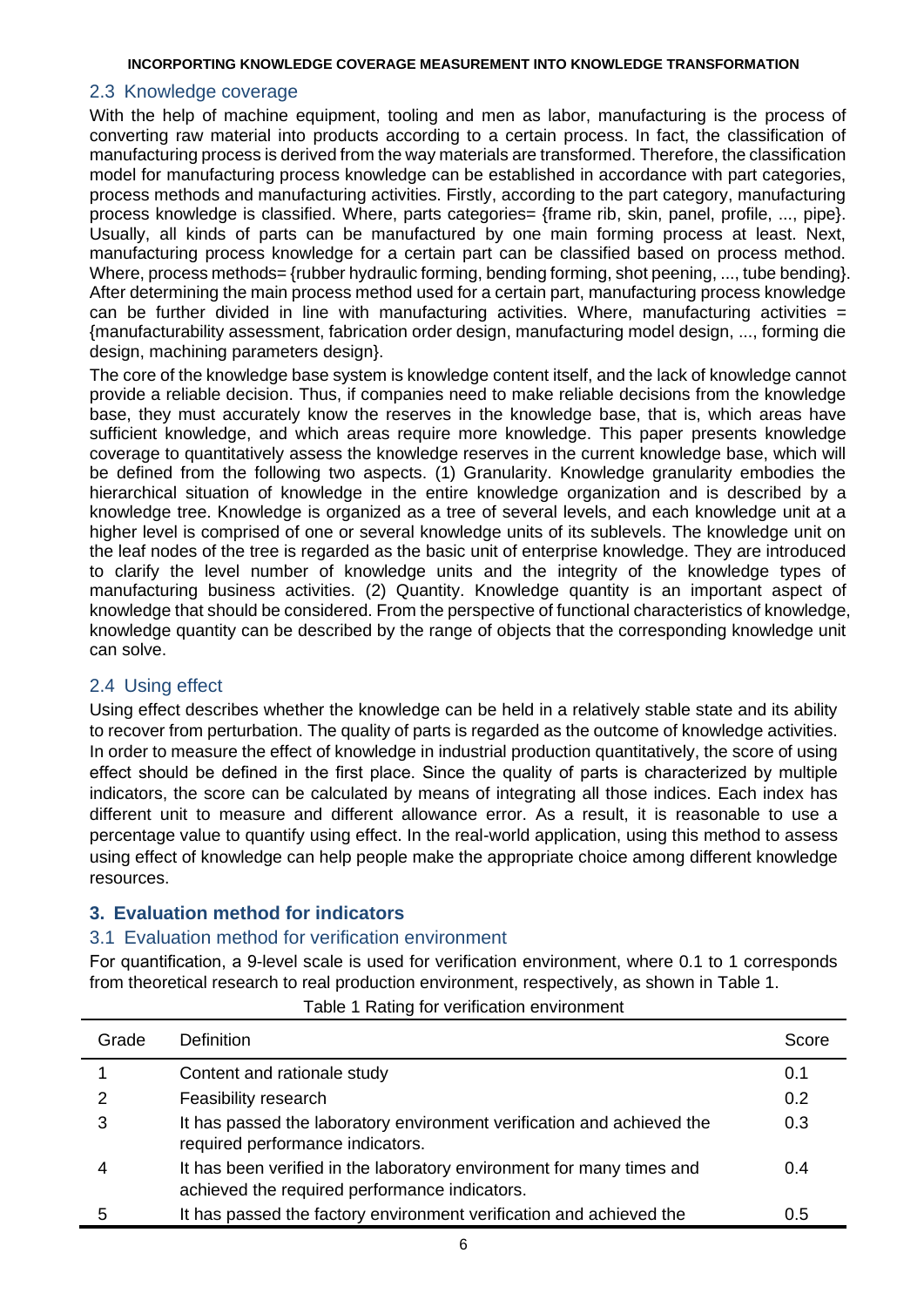|   | required performance indicators.                                                                                    |             |
|---|---------------------------------------------------------------------------------------------------------------------|-------------|
| 6 | It has been verified in the factory environment for many times and achieved<br>the required performance indicators. | 0.6         |
|   | In the actual production environment, the procedure is stable with an<br>element of repeatability.                  | 0.8         |
| 8 | The standardization of the procedure is realized and applied to mass<br>production.                                 | 0.9         |
| 9 | The prodecure is continuously improved and optimized in actual<br>production.                                       | 1. $\Omega$ |

# 3.2 Computing method for knowledge coverage

Knowledge unit is represented as two sets of feature-value pairs that represent the object to be solved and the corresponding solution in this research. Therefore, knowledge coverage is defined as: the ratio of the number of objects that can be solved by the corresponding type of knowledge to the total number of objects that expected to be solved. The object has many different attributes, so it is reasonable and desirable to have it characterized by an n-dimension vector. The vector is introduced to characterize object in knowledge unit.

Let  $\left\{O_{g}^{t}\middle| O_{g}^{t}=\left(\left(f_{g,j}^{t}\right)_{j=1}^{j=m_{t}}\right)_{g=1}^{g=k_{t}}\right\}$  $O_{g}^{t}$  $\left| O_{g}^{t} \right| = \left( \left( f_{g,j}^{t} \right)_{j=1}^{j=m_{t}} \right)_{g=1}^{g=1}$  $\left\{O_{g}^{t}\left|O_{g}^{t}=\left(\left(f_{g,j}^{t}\right)_{j=1}^{j=m_{t}}\right)_{g=1}^{g=k_{t}}\right\}\right\}$  b  $\left\{\theta_s^t\middle|\theta_s^t=\left(\left(f_{s,j}^t\right)_{j=1}^{j=m_t}\right)_{s=1}^N\right\}$  be a finite set of objects can be solved by t type of knowledge in the knowledge base, where  $O_g^t$  denotes one object of the set,  $f_{g,j}^t$  represents the *jth* feature value of  $O_g^t$ ,  $m<sub>t</sub>$  is the total number of features used to represent the object, and  $k<sub>t</sub>$  is the number of objects.

Likewise, let  $\left\{\widehat{O}_{i}^{t}\left|\widehat{O}_{i}^{t}=\left(\left(\widehat{f}_{i,j}^{t}\right)_{j=1}^{j=m_{t}}\right)_{i=1}^{i=n_{t}}\right.\right.$  $\left\{\widehat{O}_{i}^{t}\left|\widehat{O}_{i}^{t}=\left(\left(\widehat{f}_{i,j}^{t}\right)_{j=1}^{j=m_{t}}\right)_{i=1}^{i=n_{t}}\right.\right\}$  **t**  $\left\{\overline{O_i^t}\middle|\overline{O_i^t}=\left(\left(\overline{f_{i,j}^t}\right)_{j=1}^{t_{i,j}}\right)\right\}$  be a finite set of objects expected to be solved by t type of

knowledge, where  $O_i^t$  denotes one object of the set,  $f_{i,j}^t$  represents the *jth* feature value of  $O_i^t$ , and  $n_i$ is the total number of objects. Ordinarily, there are two kinds of features in view of characteristic value, i.e., feature with discrete value and feature with continuous value. Consequently,  $\tilde{O}_i^t$  can be  $\textsf{expressed as }\widehat{O}_{i}^{t} = \left(\left(\widehat{f}_{i,d}^{t}\right)_{d=1}^{d=\mathit{r}_{i}},\left(\widehat{f}_{i,c}^{t}\right)_{c=1}^{c=s_{i}}\right),$  $=\left(\left(\widehat{f}_{i,d}^t\right)_{d=1}^{a=r_i},\left(\widehat{f}_{i,c}^t\right)_{c=1}^{c=s_r}\right),$  where  $\widehat{f}_{i,d}^t$  denotes the *d*th discrete feature value of  $\widehat{O}_i^t$ ,  $\widehat{f}_{i,c}^t$ 

denotes the cth continuous feature value of  $\hat{O}_i^t$ ,  $r_i$  and  $s_i$  are the number of feature with discrete value and feature with continuous value, respectively.

Afterwards, the analysis model for knowledge coverage can be built based on the definition of knowledge coverage, as shown in Figure 3. The calculation framework for knowledge coverage consists of two aspects: (1) Range determination. It aims at obtaining the total number of all objects expected to be solved. In accordance with the categorization of characteristic value, the object vector can be divided into three groups.  $\textcircled{1}$   $r_i \neq 0$  and  $s_i = 0$ , Only features with discrete value are contained in the object vector.  $\textcircled{2}$   $r_i$ =0 and  $s_i \neq 0$ , Only features with continuous value are contained in the object vector.  $\textcircled{3}$   $r_i \neq 0$  and  $s_i \neq 0$ , both two groups of features appeared in the object vector. (2) Cover analysis of objects. The purpose of this step is calculating the number of valid objects included in the knowledge base.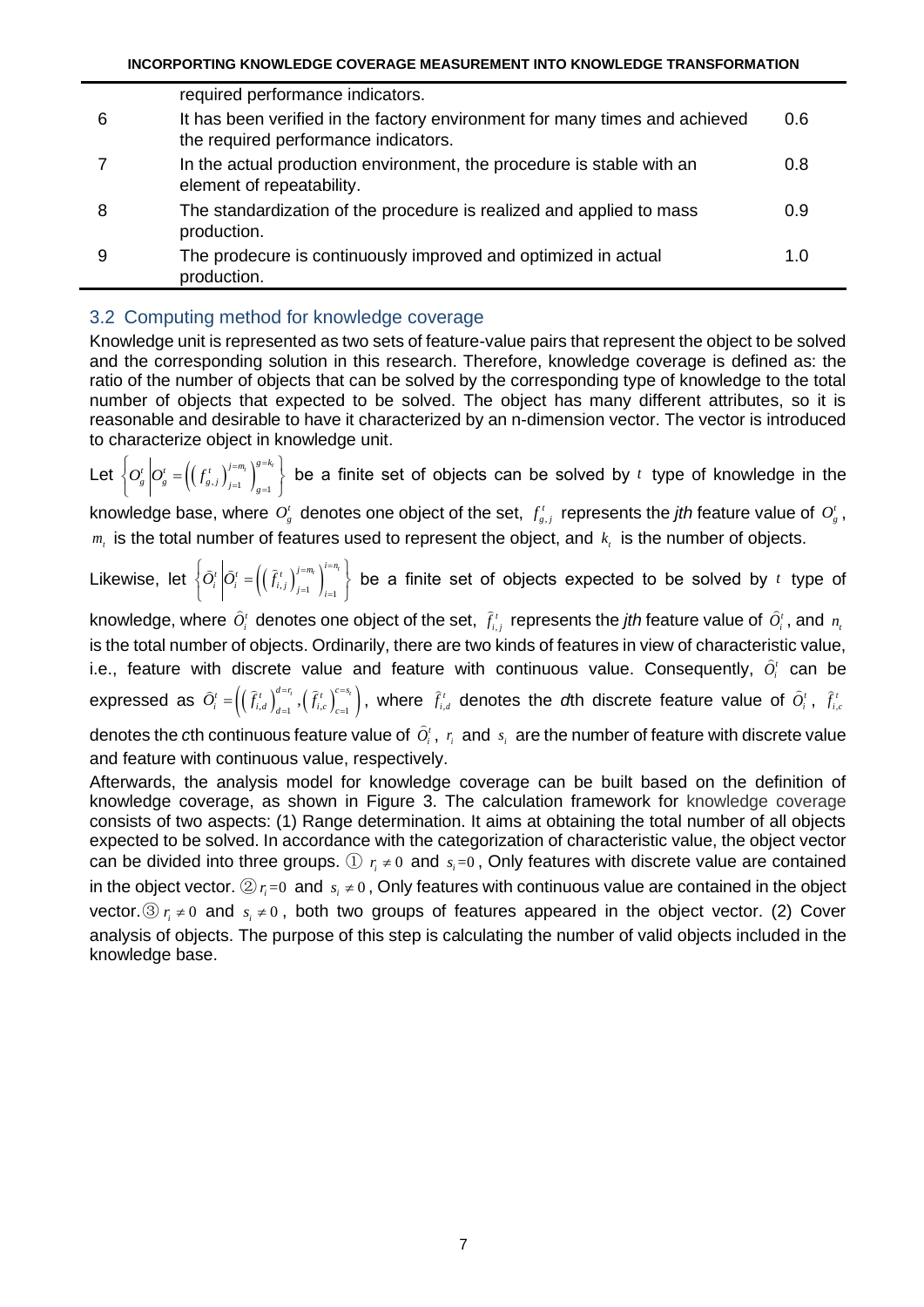

Figure 3 – The analysis model of knowledge coverage

# *3.2.1 Range determination for objects to be solved*

## (1) Only features with discrete value are contained in the vector

In this case, the calculation for the range of the solved object is carried out by establishing a classification model of discrete-valued features. A hierarchical tree  $T = (V, E, S)$  is defined to express the weights associated with the features in the solved object and relationships between features.  $V = \{v_1, v_2, \cdots, v_n\}$  is a finite set of discrete value of features.  $v_i$  can be regarded as a node in  $T$  and the root node of tree is represented by  $root(T)$  to distinguish other nodes.  $E = \{(v_p, v_q) | e(v_p, v_q) = 1\}$  is a finite set of classification relationships of features, in which  $e(v_p,v_q)$  is a Boolean variable that is used to represent the relationship between node  $v_p$  and node  $v_q$ .  $e(v_p, v_q)$ =1 indicates that  $v_q$  is a direct child of  $v_p$ . The set of directed child nodes belonging  $v_p$  is denoted by  $Sub(v_p) = \{(v_x) | e(v_p, v_x) = 1, v_x \in V\}$ , and if  $\textit{Sub}(v_p) = \phi$ , it means that  $v_p$  has no child node, and  $v_p$  is defined as the leaf node of tree T. S is a function:  $S: V \times E \rightarrow \omega(E)$ , which assigns each node a weight to represent its degree of importance to its siblings, thereby satisfying the sum of the weights of all the children of one node is 1. Where,  $\omega(E) = \left\{ (\omega_{pq}) \Big| e(\nu_p, \nu_q) = 1 \right\}.$ 

At this point, a path from  $root(T)$  to the leaf node  $v<sub>i</sub>$  represents a classification feature chain  $l \in \{1, 2, \dots, L\}$ ,  $Sub(v_i) = \phi$ ). Where, L is the total number of leaf nodes in T. Set  $n_i$  as the number of classification feature chains from  $\mathit{root}(T)$  to  $\mathit{v}_t$  and Let  $\mathit{\omega}_{ij}$  denote the weight of each node (except the root node) in the *i*-th classification feature chain ( $i \in \{1,2,\dots,n_i\}$ ,  $j \in \{1,2,\dots,m_i\}$ ).  $m_i$  is the number of nodes (except the root node) in the *i* -th classification feature chain. Thus, by aggregating each feature chain's value, an algorithm for knowledge coverage of the solved object with only discretevalued features is presented as belows.

$$
Cov^D = \sum_{l=1}^{L} \left[ \sum_{i=1}^{n_l} f(i) \left( \prod_{j=1}^{m_i} \omega_{ij} \right) \right]
$$
(1)

Where,  $f(i)$  is the two-valued function :  $f(i) = 1$  means that the *i*th classification characteristic chain is contained in the knowledge base;  $f(i) = 0$  indicates that the  $i$ th classification characteristic chain doesn't exist in the knowledge base.

(2) Only features with continuous value are contained in the vector

Since the number of objects expected to be solved would be infinite under the circumstances, it can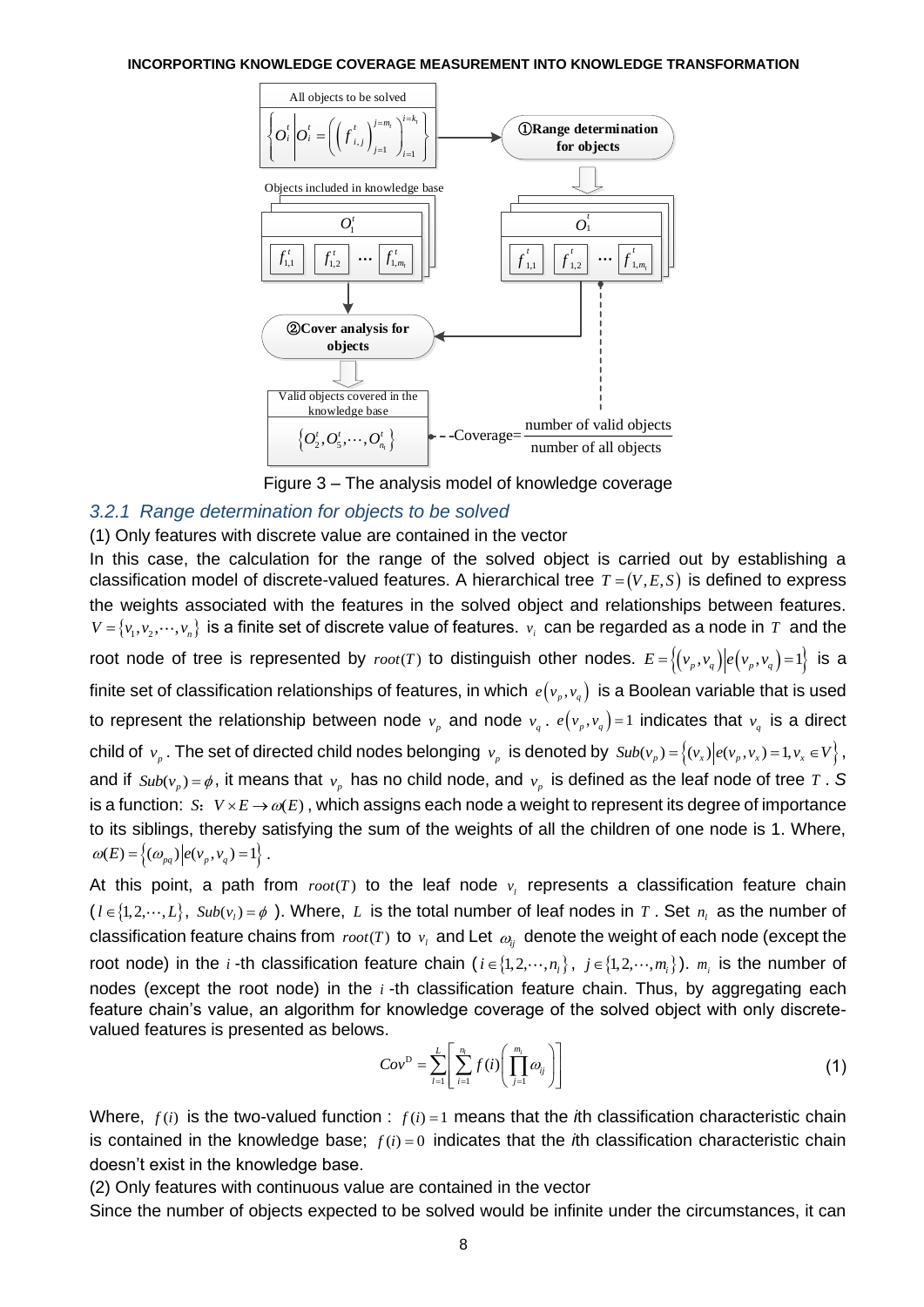not be determined directly. The discretization of continuous-valued features is carried out to make the number of objects become finite. The discretization process used in this paper includes two steps: Firstly, according to the distribution on the value of feature, the initial range of feature is divided into several sub-intervals, which can be called first-level discrete; Secondly, the sub-interval is further discretized with equal width, that is, take a finite number at equal distance in the subinterval. Thus, each subinterval is reduced to a finite number of discrete values. Through the discretization of the above two steps, the initial continuous-valued range can be converted into a finite number of discrete values. Since the objects are represented by multiple features, the interrelationship between features needs to be considered in the discretization process. If the value of one attribute defines the value range of another attribute, there is an association relationship between them. If the values of two attributes do not have a constraint relationship with each other, they are independent of each other.

In order to illustrate the calculation method for the total number of objects expected to be solved, a tree structure can be extended to build the discretization model  $DT$  =  $(I, W, P, U)$  , in which I is a finite set of discrete intervals,  $I_{jl}$  denotes *l*th discrete interval of *j*th feature,  $I_{jl} \in I$  ;  $J$  is the total number of features,  $j \in \{1,2,\cdots,J\}$ ;  $L_j$  is discrete interval number of *j*th feature,  $l \in \{1,2,\cdots,L_j\}$ ;  $W$  is the weight on *I* where  $W_{ji} \in W$  represents the corresponding weight of  $I_{ji}$ ;  $P$  is discrete points on  $I$  where  $P_{ji} \in P$ represents the corresponding points of  $I_{\mu}$ ;  $U$  denotes a finite set of union intervals,  $U_{\mu}$  is a path from

the root to one of leaf nodes,  $\,U_{_h} \in U \,$  ,  $\,H\,$  is the total number of union intervals,  $\,H \leq \prod'$  $H \le \prod L_j$ ,  $h \in \{1, 2, \cdots, H\}$ .

1

*j* =

When *J* features characterizing the object are independent of each other, *H* takes the maximum value. Therefore, the total number of objects that are expected to be solved can be figured out by aggregating the value of discrete points in each union interval.

According to the above definition, a discretization model of the solved object with only continuousvalued is constructed, with taking into consideration relationship between features, as shown in Figure 4. Assume that the solved object is identified by three continuous-valued features. Firstly, sub-4. Assume that the solved object is identified by three continuous-valued leatures. Firstly, sub-<br>intervals are figured out through the first level discretization:  $I = \{I_{11}, I_{12}, I_{13}, I_{21}, I_{22}, I_{23}, I_{31}, I_{32}, I_{33}\}$ . Whe  $I_{31}$ ,  $I_{32}$  and  $I_{33}$  are leaf nodes, and the union intervals established from root node to leaf nodes include:  $U_1(I_{11}-I_{21}-I_{31})$ ,  $U_2(I_{12}-I_{22}-I_{31})$ , ...,  $U_9(I_{13}-I_{23}-I_{33})$ . Secondly, assign a weight  $W_{jl}$  to the corresponding subinterval  $I_{ji}$ . Since there is an association between the first two features, only the sub-intervals of the first feature are given weights. Subsequently, set a discrete spacing  $d_{ji}$  for the subinterval  $I_{jl}$  to obtain the corresponding discrete points  $P_{jl}$ . Let  $N_h$  be the value of the discrete point in *Uh* , which can be calculated based on the above established model. For example,  $N_1 = [W_{11} \cdot (P_{11} \cdot P_{12})] \cdot (W_{31} \cdot P_{31})$ . Similarly, the value of  $N_h$  can be obtained. Therefore, the total number of objects expected to be solved can be further figured out, namely  $\sum N_h$  .



Figure 4 – Discretization model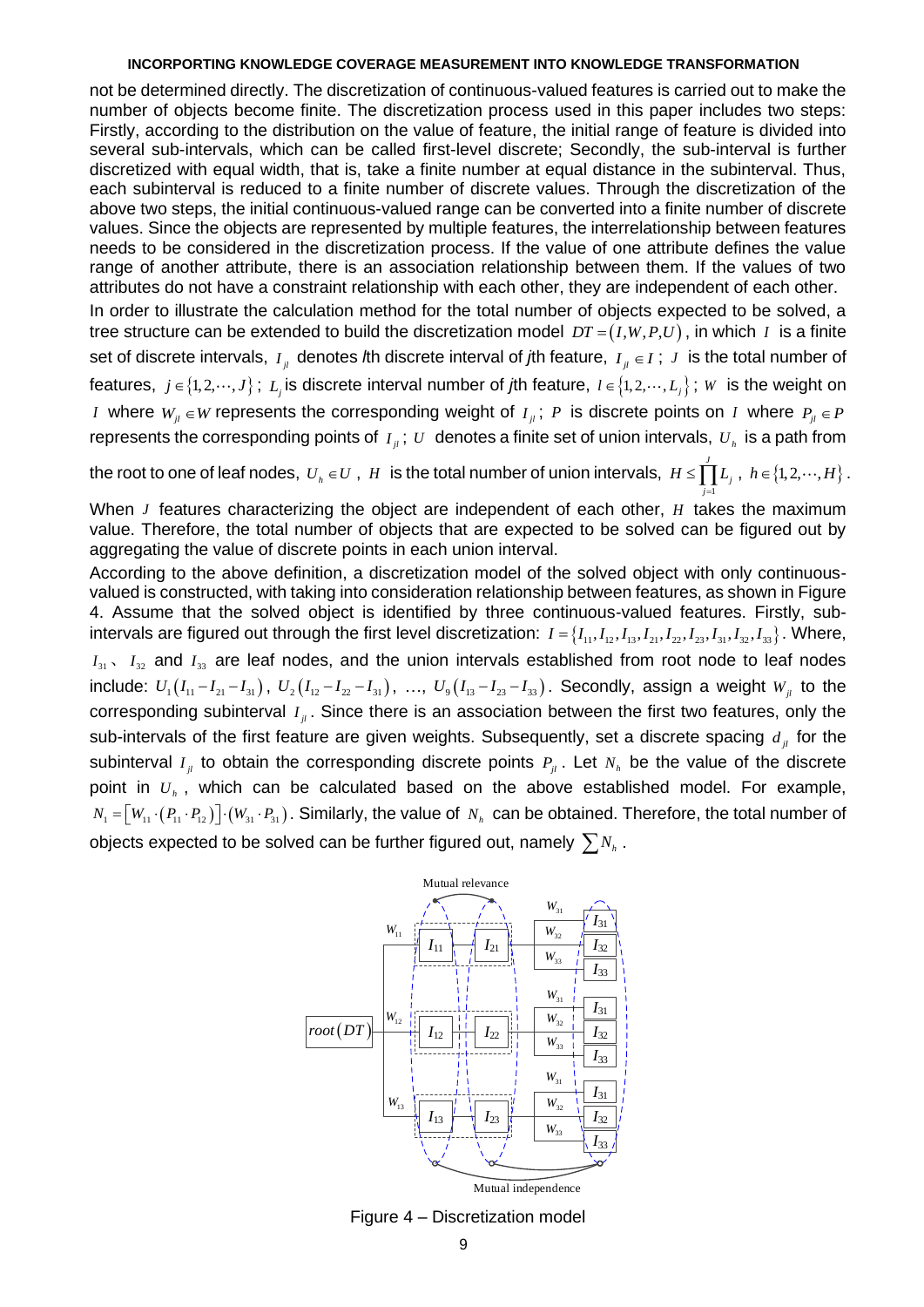Let  $I_{\mu}$  represent the set of leaf nodes,  $L_j$  is the number of leaf nodes,  $l \in \{1, 2, \cdots, L_j\}$ ; Let  $n_l$  be the number of paths (union intervals) from the root to leaf node  $I_{\mu}$ ; In addition, the weight assigned to the *k*-th sub-interval of  $U_i$  provided by the experts is  $W_{ik}$ ,  $k \in \{1, 2, \dots, K_i\}$ . Where,  $K_i$  is the number of subintervals in  $U_i$ . While  $P_{ik}$  denotes the expected discrete points of *k*-th sub-interval in  $U_i$ ,  $P'_{ik}$  stands for the number of points covered in *k*-th sub-interval of *Ui* . Thereby the calculation formula of knowledge coverage is given by:

$$
Cov^{C} = \frac{\sum_{l=1}^{L_j} \left[ \sum_{i=1}^{n_l} \left( \prod_{k=1}^{K_i} W_{ik} \cdot P_{ik} \right) \right]}{\sum_{l=1}^{L_j} \left[ \sum_{i=1}^{n_l} \left( \prod_{k=1}^{K_i} W_{ik} \cdot P_{ik} \right) \right]}
$$
(2)

Where, the determination of  $P_{ik}$  requires further cover analysis below.

(3) Both two groups of features appeared in the vector

Under this circumstances, the calculation method of knowledge coverage is established by combining the first two calculation models. The method consists of three main steps as shown in Figure 5. Firstly, according to discrete-valued features of the object, a classification relation model is built to obtain the corresponding classification feature chains. Secondly, the discretization of continuous-valued features in each classification feature chain is carried out to further obtain the total number of objects expected to be solved. Then, the number of objects that can be covered in the knowledge base will be determined, by cover analysis between the objects expected to be solved and the objects that the knowledge base can solve. Therefore, based on Equation (1), the following formula is established to calculate knowledge coverage  $Cov<sup>H</sup>$  for the object containing discrete-valued features and continuous-valued features.

$$
Cov^{\mathrm{H}} = \sum_{l=1}^{L} \left[ \sum_{i=1}^{n_l} Cov_i^{\mathrm{C}} \left( \prod_{j=1}^{m_i} \omega_{ij} \right) \right]
$$
(3)

Where,  $\textit{Cov}^{\text{c}}_i$  represents the coverage of continuous-valued features in the classification feature chain and and can also be regarded as the value of a leaf node in the classification model. According to the result of discretization,  $Cov_i^C$  can be figured out by Equation (2).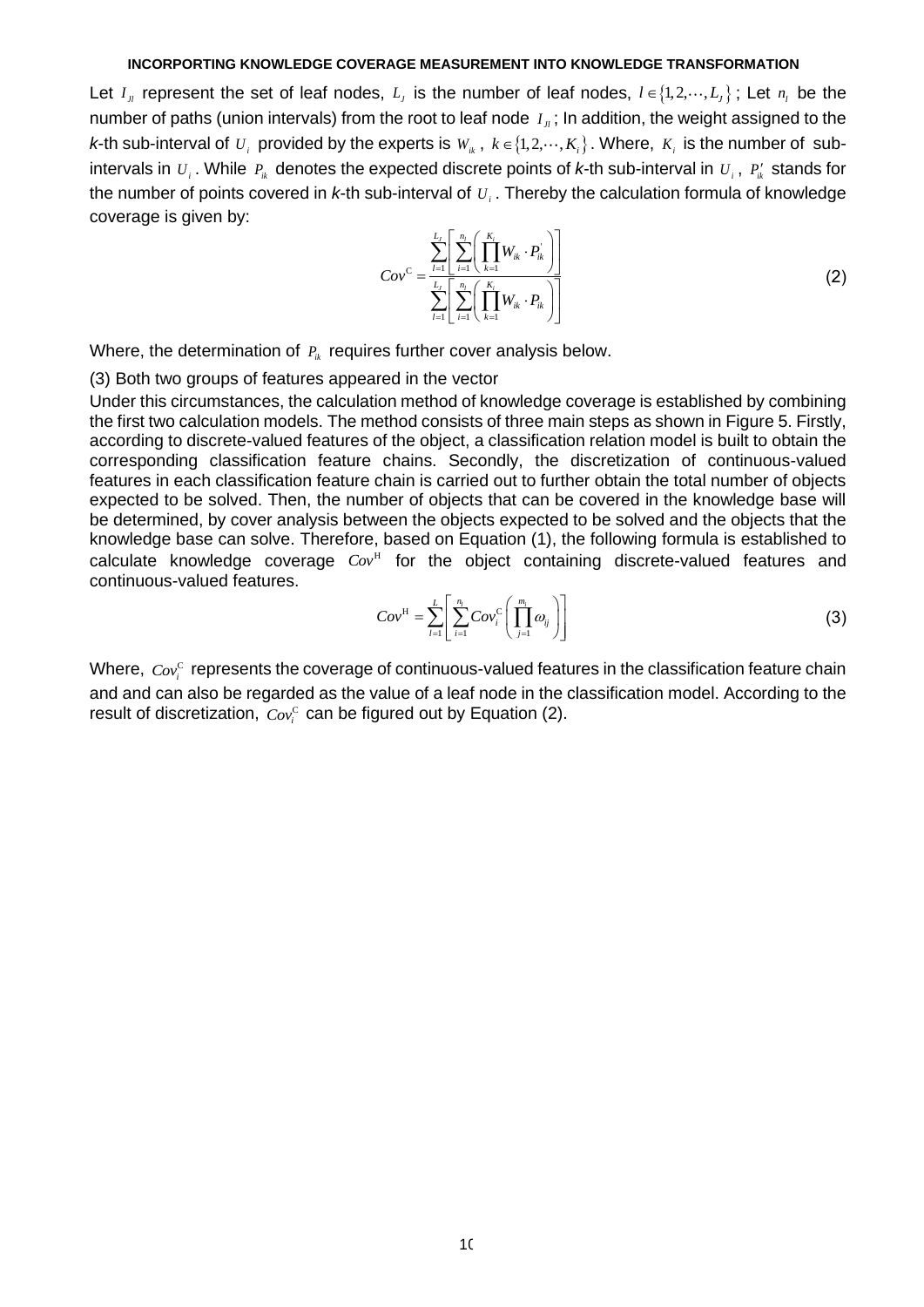

Figure 5 – The calculation framework for knowledge coverage

## *3.2.2 Cover analysis*

For cover analysis, it is essentially a comparison between the objects that can be solved in the knowledge base and the objects that are expected to be solved. By setting the cover condition, it can identify whether the corresponding object is covered or not. The cover condition is defined by the distance between objects, including two aspects: one is the distance between the corresponding features used for comparison in the object, and the other is the distance between two objects. When both two kinds of distances are less than the given threshold, the cover condition is considered to be satisfied. The calculation method for the distance is given as following.

Let  $dis(\hat{O}_i^t, O_g^t)$  denote the distance between  $\hat{O}_i^t$  and  $O_g^t$ . Where,  $\hat{O}_i^t$  is the *i*-th object expected to be solved and  $O_s^t$  stands for the  $g$  -th object that can be solved in the knowledge base. Then, let  $dis(\hat{f}_{i,j}^t, f_{s,j}^t)$  represent the distance on the *j* th feature between  $\hat{O}_i^t$  and  $O_g^t$ . The descriptions of the object are often represented by multiple attributes, and the formats of attribute values are various. In reality, the formats of attribute values usually consists of two main categories: numeric and character. (1) For numerical features, Manhattan distance is employed in this paper to measure them. The measurement will distort the results when the features have different sizes for their domains of definition. Therefore, the Max–Min function is employed to normalize the distance calculation. Finally, the dissimilarity can be calculated from distance, represented as:

$$
dis(\hat{f}_{i,j}^t, f_{g,j}^t) = \left| \frac{\hat{f}_{i,j}^t - f_{g,j}^t}{Max_j - Min_j} \right|
$$
 (4)

Where,  $Max_j$  and  $Min_j$  are the maximum and minimum values of the feature j, respectively. Since the discrete spacing of each feature is different, it is necessary to set cover conditions for each feature:  $\hat{f}_{i,j}^t-f_{s,j}^t\big|< d_{_{jl}}$  and  $dis(\hat{O}_i^t, O_s^t)<\lambda$  . Where,  $d_{_{jl}}$  is the corresponding discrete spacing of  $I_{_{jl}}$  and  $\lambda$  is the corresponding threshold. When the above conditions are met, it indicates that object  $O_g^t$  covers object  $\widetilde{O}^t_i$  .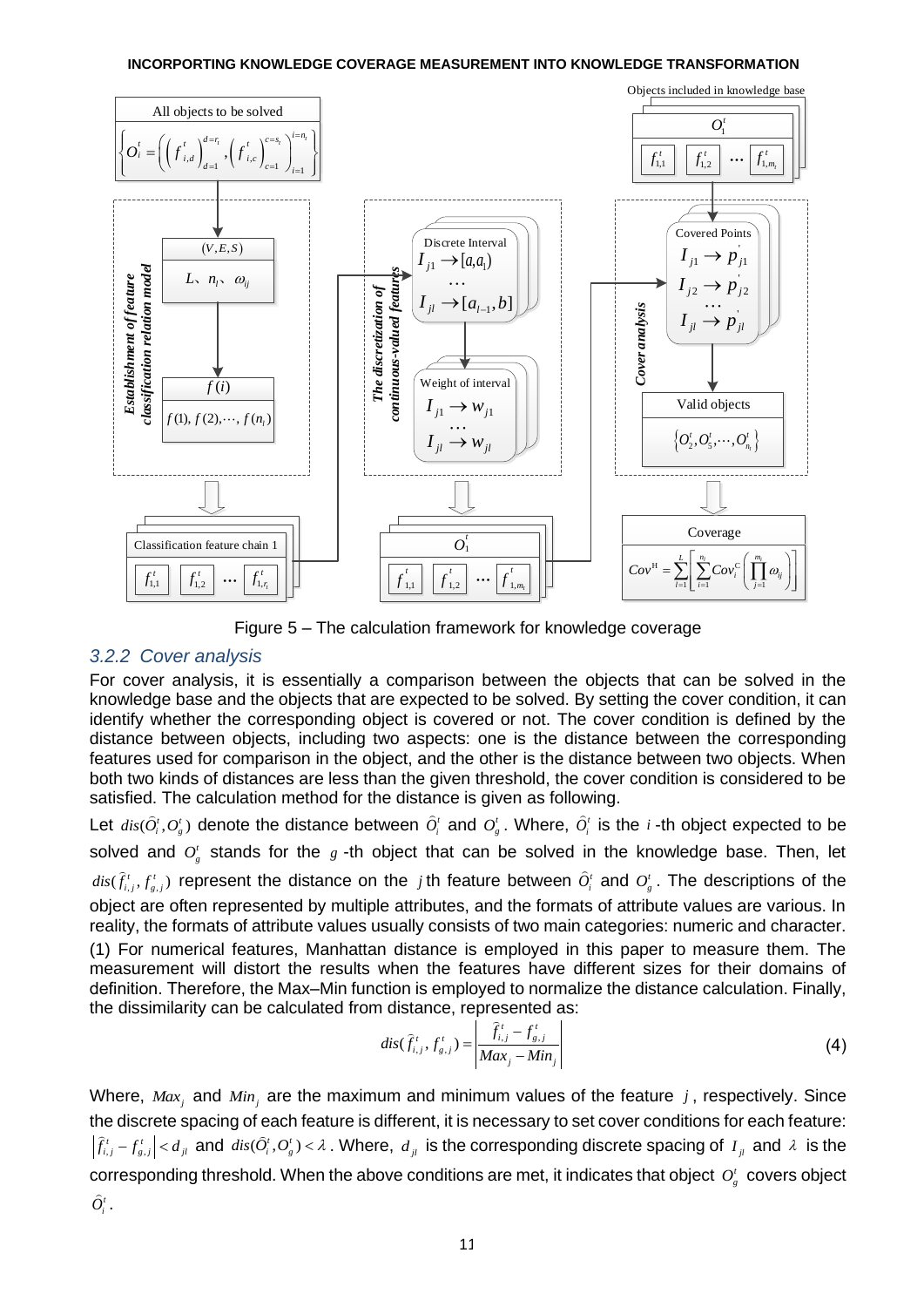(2) For character features, since the feature values are the kind of enumeration values, there are no quantitative relationships among the feature values. In other words, the specific value of the difference cannot be measured. In this case, the feature similarities between  $\hat{f}^i_{i,j}$  and  $f^i_{g,j}$  can be evaluated by judging whether the feature values are equivalent. Then the calculation formula of  $\,dis(\hat{f}_{i,j}^t, {f}_{g,j}^t)\,$  is given by:

$$
dis(\hat{f}_{i,j}^t, f_{g,j}^t) = \begin{cases} 1, & \hat{f}_{i,j}^t \neq f_{g,j}^t \\ 0, & \hat{f}_{i,j}^t = f_{g,j}^t \end{cases}
$$
(5)

Dissimilarity between  $\hat{O}_i^t$  and  $O_g^t$  can be transferred from transformation indicators using a combiner after values of the indicators of two objects on each feature have been calculated. In this research, the combiner is implemented as follows:

$$
dis(\hat{O}_{i}^{t}, O_{g}^{t}) = \frac{1}{m} \sum_{j=1}^{m} dis(\hat{f}_{i,j}^{t}, f_{g,j}^{t})
$$
(6)

Obviously, the greater the distance is, the more dissimilar  $\widehat{O}_i^t$  and  $O_g^t$  will be.

## 3.3 Measurement for using effect

The forming quality of parts largely depends on the accuracy of forming. The resulting part is allowed to have a certain range of deviation compared with the designed part. The smaller the deviation value, the higher the accuracy is achieved. Therefore, the deviation value is used as an evaluation index of using effect supported by the process knowledge system, and different levels of deviation standards are established. The forming quality can be comprehensively evaluated by counting the percentage of parts that can be formed under various deviation criteria. The established equation is shown below.

$$
SR = \sum_{i=1}^{n} \sum_{j=1}^{m} W_i \times G_{ij} \times R_{ij}
$$
 (7)

Where, s $R$  denotes the score of using effect;  $W_i$  represents the weight of the *i*th index;  $G_{ij}$  denotes the deviation grade score of the *i*th index;  $R_{ij}$  stands for the percentage value of parts in the *j*th deviation grade; *n* is the number of quality indices; *m* is the number of the deviation grade.

As shown in Figure 6, the process of quality measurement consists of four steps. Weight determination: let  $QI_i$  denote the *i*th measurement index of quality,  $i = 1, 2, \dots, n$ . The weight of  $QI_i$  is often obtained from experts. Grade classification: the deviation grade score model of the *i*th index is established based on the allowance error. <sup>3</sup> Distribution determination: in accordance with the deviation grade score model, the percentage value of parts distributed in each grade need to be determined specifically.  $\circledast$  Calculation: the final score could be calculated using equation (7).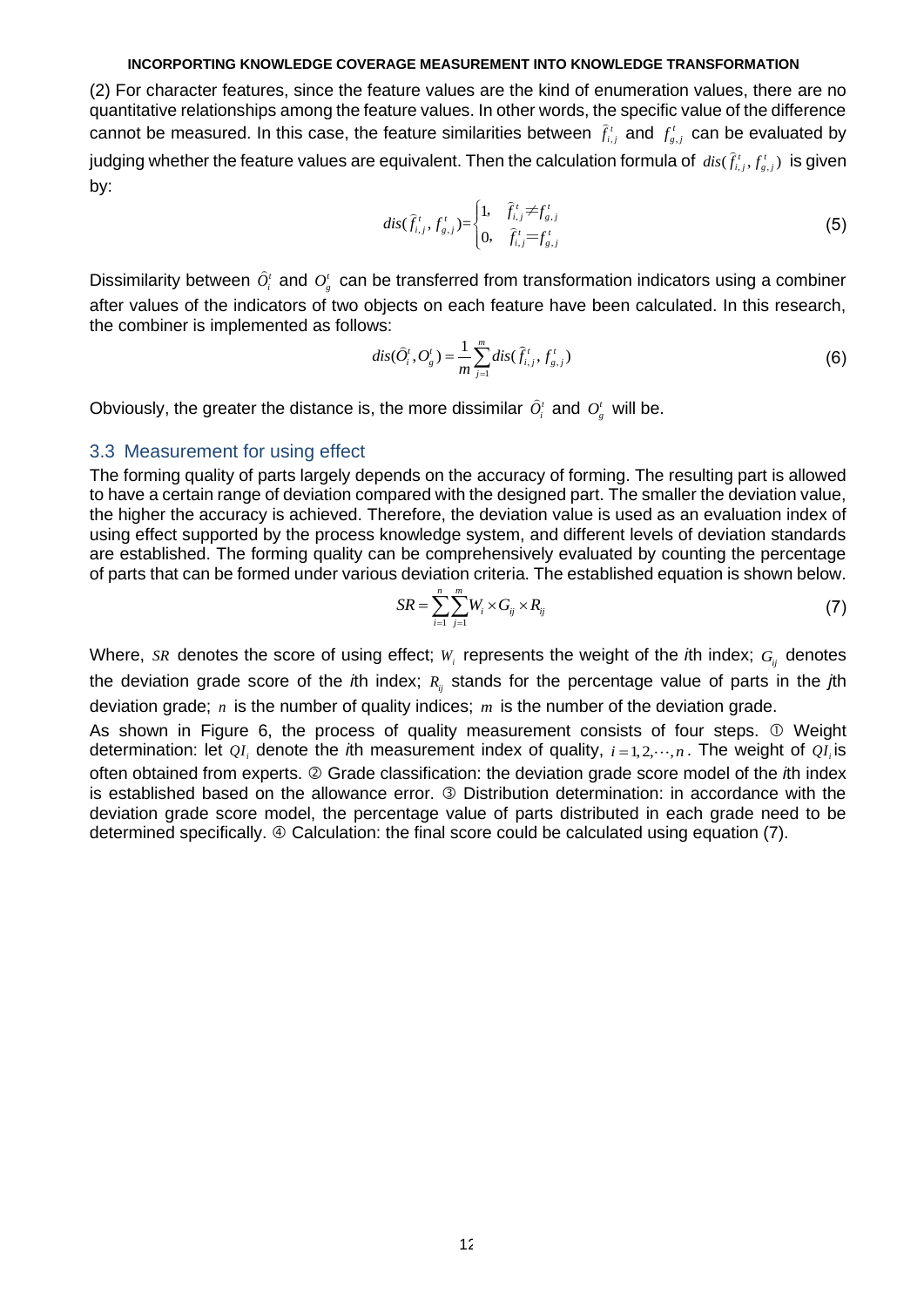

Figure 6 – Evaluation process for quality assessment indicators

# **4. Capability maturity model for manufacturing process knowledge**

## 4.1 Definition of knowledge capability maturity level

<span id="page-11-0"></span>The mature process of manufacturing knowledge is as follows: verification environment gradually gets close to the actual production environment, the types of parts that can be solved gradually expand and the effect of parts gradually close to the precise. Taking verification environment, knowledge coverage, and using effect as three dimensions, the capability maturity model of manufacturing process knowledge is established, which is divided into nine grades, as shown in Table 2. The model provides us with a method to describe the knowledge evolution process in a more comprehensive way.

| Level            | Definition                                                |  |  |  |  |
|------------------|-----------------------------------------------------------|--|--|--|--|
| KCM <sub>1</sub> | Rationale study<br>✧                                      |  |  |  |  |
| KCM <sub>2</sub> | ✧<br>Feasibility research                                 |  |  |  |  |
| KCM <sub>3</sub> | Laboratory environment verification<br>✧                  |  |  |  |  |
|                  | ✧<br>Percent of pass $\geq 60\%$ , SR $\geq 0.26$         |  |  |  |  |
| KCM4             | ✧<br>Multiple validation in the laboratory<br>environment |  |  |  |  |
|                  | Percent of pass $\geq 70\%$ , SR $\geq 0.36$<br>✧         |  |  |  |  |
| KCM <sub>5</sub> | ✧<br>Factory environment verification                     |  |  |  |  |
|                  | ✧<br>Knowledge coverage ≥40%                              |  |  |  |  |
|                  | ✧<br>Percent of pass $\geq 75\%$ , SR $\geq 0.45$         |  |  |  |  |
| KCM <sub>6</sub> | ✧<br>Multiple validation in the factory<br>environment    |  |  |  |  |
|                  | ✧<br>Knowledge coverage ≥60%                              |  |  |  |  |
|                  | Percent of pass ≥80%, SR≥0.55<br>✧                        |  |  |  |  |
| KCM7             | The procedure is stable in real<br>✧                      |  |  |  |  |

Table 2 Definition for process knowledge capability maturity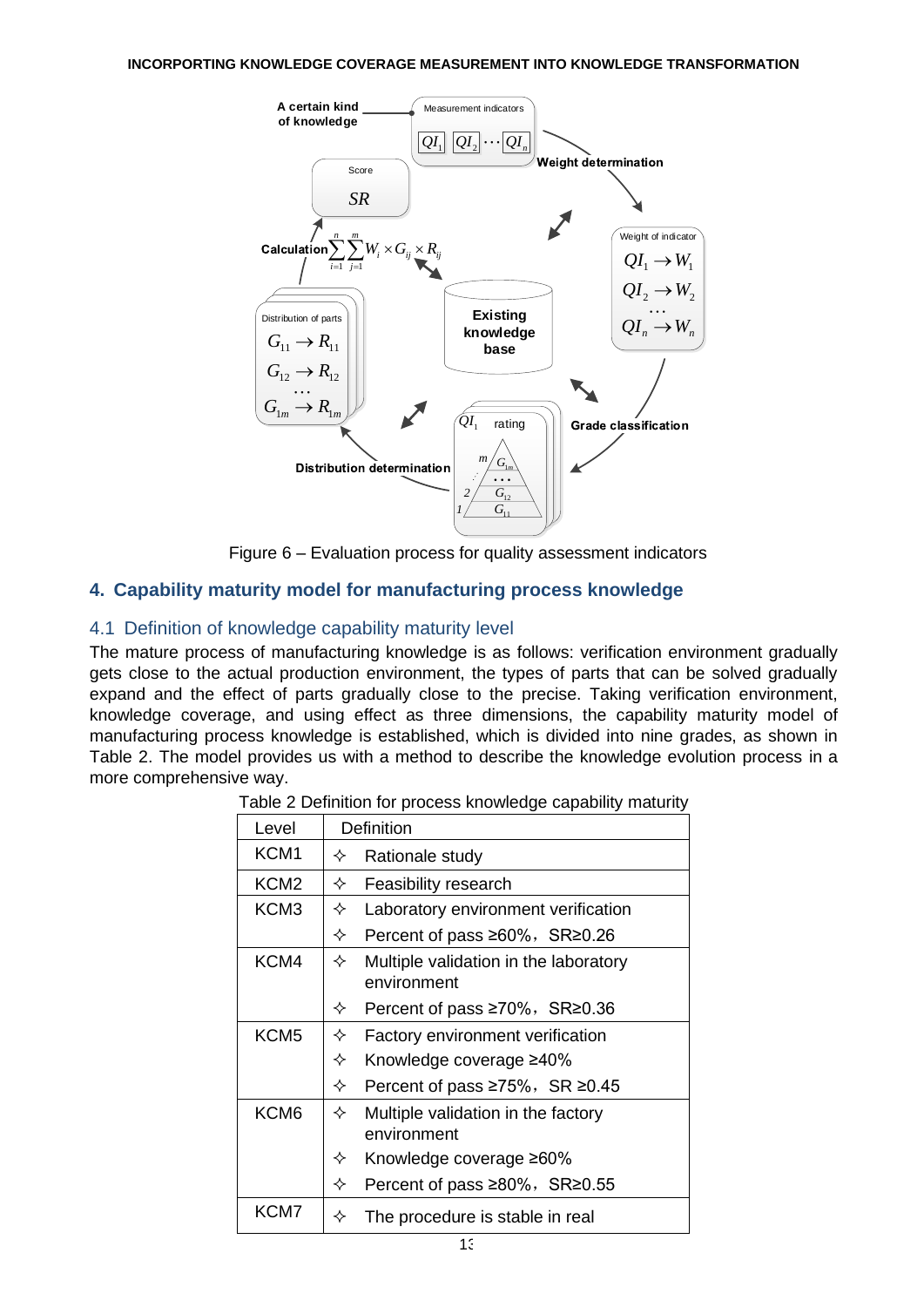|                  | production                         |                                      |  |  |  |  |
|------------------|------------------------------------|--------------------------------------|--|--|--|--|
|                  |                                    | Knowledge coverage ≥70%              |  |  |  |  |
|                  | Percent of pass≥85%, SR ≥0.65<br>✧ |                                      |  |  |  |  |
| KCM <sub>8</sub> | production                         | Standardization of procedure in real |  |  |  |  |
|                  | Knowledge coverage ≥80%            |                                      |  |  |  |  |
|                  | Percent of pass≥90%, SR≥0.75       |                                      |  |  |  |  |
| KCM <sub>9</sub> | Continually improve in production  |                                      |  |  |  |  |
|                  | Knowledge coverage ≥90%            |                                      |  |  |  |  |
|                  | Percent of pass ≥95%, SR≥0.80      |                                      |  |  |  |  |

In addition, by using the averaged weighted score, the overall evaluation score of knowledge capability maturity can be obtained as follows:

$$
S_{kc} = W_e \bullet v e_i + W_a \bullet k c_j + W_r \bullet u e_k
$$
\n(8)

Where,  $ve_i$ ,  $kc_j$ , and  $ue_k$  refer to the verification environment, knowledge coverage and using effect,

respectively, and  $w_e$ ,  $w_a$  and  $w_r$  are their weights, as different situations may emphasize different aspects.

At this point, the current maturity status of knowledge in the knowledge base can be determined through the following two steps, as shown in Figure 7. Firstly, according to the index evaluation method established above, each index value can be figured out respectively. Then, compared with the criteria for knowledge capability maturity level in [0,](#page-11-0) the current maturity level of knowledge in the knowledge base can be determined.



Figure 7 –The measurement process of knowledge capability maturity

# 4.2 Transition of knowledge capability maturity level

To further improve knowledge capability, companies need to make appropriate strategies in line with the current state, such as set priorities for the implementation of tasks to be solved. Consequently, a new concept knowledge maturity transition machine is proposed and defined to represent the knowledge state in the development. A quintuple  $\langle Q, \Delta, K, kcm_i, kcm_{i+1} \rangle$  is employed to construct the knowledge maturity transition machine.

 $Q$  is a finite set of knowledge maturity level,  $Q$  =  $\{kcm_1, kcm_2, \cdots, kcm_9\}$  .

*K* is a finite set of knowledge required to improve the knowledge maturity level, including two subsets: knowledge improved, namely the existing knowledge needs further verification or optimization; knowledge imported, namely the knowledge that needs to be acquired from the outside.

 $kcm_i$  is the initial knowledge maturity level, which is an element of  $\mathcal Q$  ,  $\mathit{kcm_i}$  = $(\mathit{ve_i}, \mathit{kc_i}, \mathit{ue_i})$  .

 $kcm_{_{i+1}}$  is the next knowledge maturity level to arrive, which is an element of  $Q$ ,  $\,km_{_{i+1}}=(ve_{i+1},kc_{_{i+1}},ue_{_{i+1}})$ .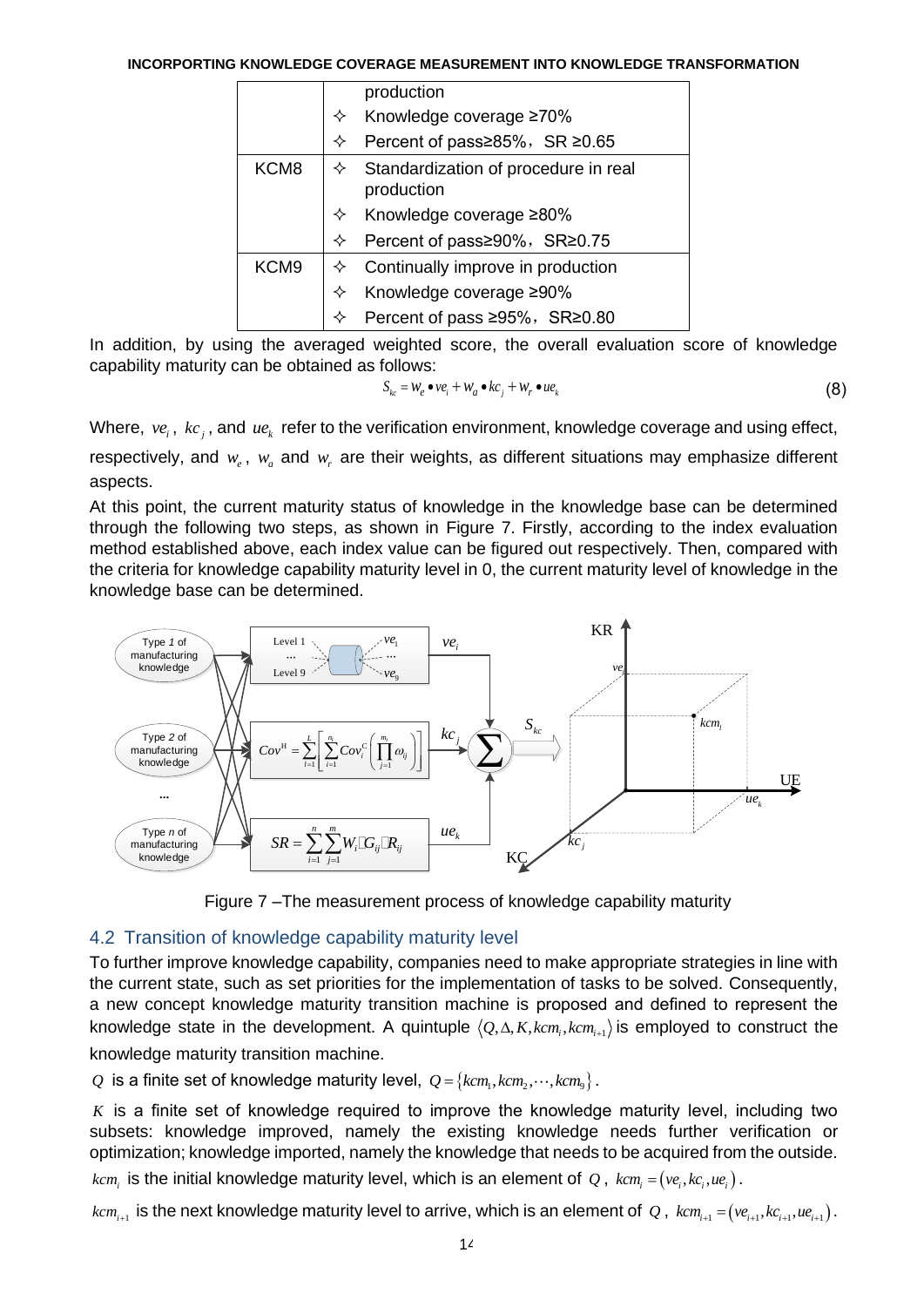In addition, let  $kcm_i = (ve_i, kc_i, ue_i)$  be the current state of knowledge maturity. For quantification, the percentage of the accomplished gap to the supposed gap can be calculated by:  $k c - k c$   $u e$  $\frac{ve_i - ve_i}{ve_{i+1} - ve_i} + w_c \frac{kc_i - kc_i}{kc_{i+1} - kc_i} + w_r \frac{ue_i - ue_i}{ue_{i+1} - ue_i}$  × 100%  $\frac{1}{i_{i+1} - v e_i} + w_c \frac{1}{k c_{i+1} - k c_i} + w_r \frac{1}{u e_{i+1} - u e_i}$ *ve ve kc kc ue ue w w w ve ve kc kc ue ue* + + + − − − = + + − − − . Obviously, if  $\textit{kcm}_i$  is nearer to  $\textit{kcm}_{i+1}$ , then  $\Delta$  has a

higher value.

In fact, the aim of measurement is to serve as a means for comparison. Therefore, the knowledge maturity transition machine adopts the idea of comparison, and regards knowledge activities as a sequence that starts from the initial knowledge maturity level and finally reaches the final knowledge maturity level.

## **5. Case study**

Taking springback compensation knowledge of frame-rib parts as an example, the assessment process of knowledge capability maturity would be illustrated in detail as below. Springback compensation knowledge of frame-rib parts, that is, springback angle can be obtained by comprehensively considering factors such as material, geometric parameters and so on. Here, the object solved by this type of knowledge is mainly characterized by several features of material grade, flange type, material thickness, bending radius and bending angle. Among them, material grade and flange type are discrete-valued features, while the remaining material thickness, bending radius and bending angle are continuous-valued features.

According to the calculation framework of knowledge capability maturity in Fig.7, it is necessary to figure out three evaluation indexs' values of springback compensation knowledge of frame-rib parts firstly.

(1) For verification environment, this type of knowledge has been applied in actual production. Therefore, according to the definition in Table 1, the verification environment of this kind of knowledge has reached level 7, with a corresponding score of 0.8.

(2) Since the solved object has both discrete-valued features and continuous-valued features, the knowledge coverage can be obtained according to the calculation framework in Fig.5. Firstly, the classification relationship could be established according to the two features of material grade and flange type. Since the material grade includes dozens of 2024-O, 7075-O, 2B06-O, etc., this paper only takes the most commonly used 2024-O frame rib parts as an example. For flange type, there are two types: co-directional flange and opposite directional flange. Thus, the classification feature chains established within discrete-valued features are shown in Fig.8. Where, the weight value of each feature is obtained according to the statistics of the actual number of frame-rib parts in a certain type of aircraft.



Figure 8 –Classification feature chains of 2024-O frame-rib parts

Secondly, the discretization for features with continuous value would be executed taking the relationship of attributes into account. The calculation process is described by taking the classification feature chain "2024-O & Co-directional flange" as an example. Since material thickness determines the interval of the specific bending radius, material thickness is associated with bending radius. Besides, there is no restriction between material thickness and bending angle. Also bending radius and bending angel are independent each other. Through the two-stage discretization process, the results are shown in Table 3.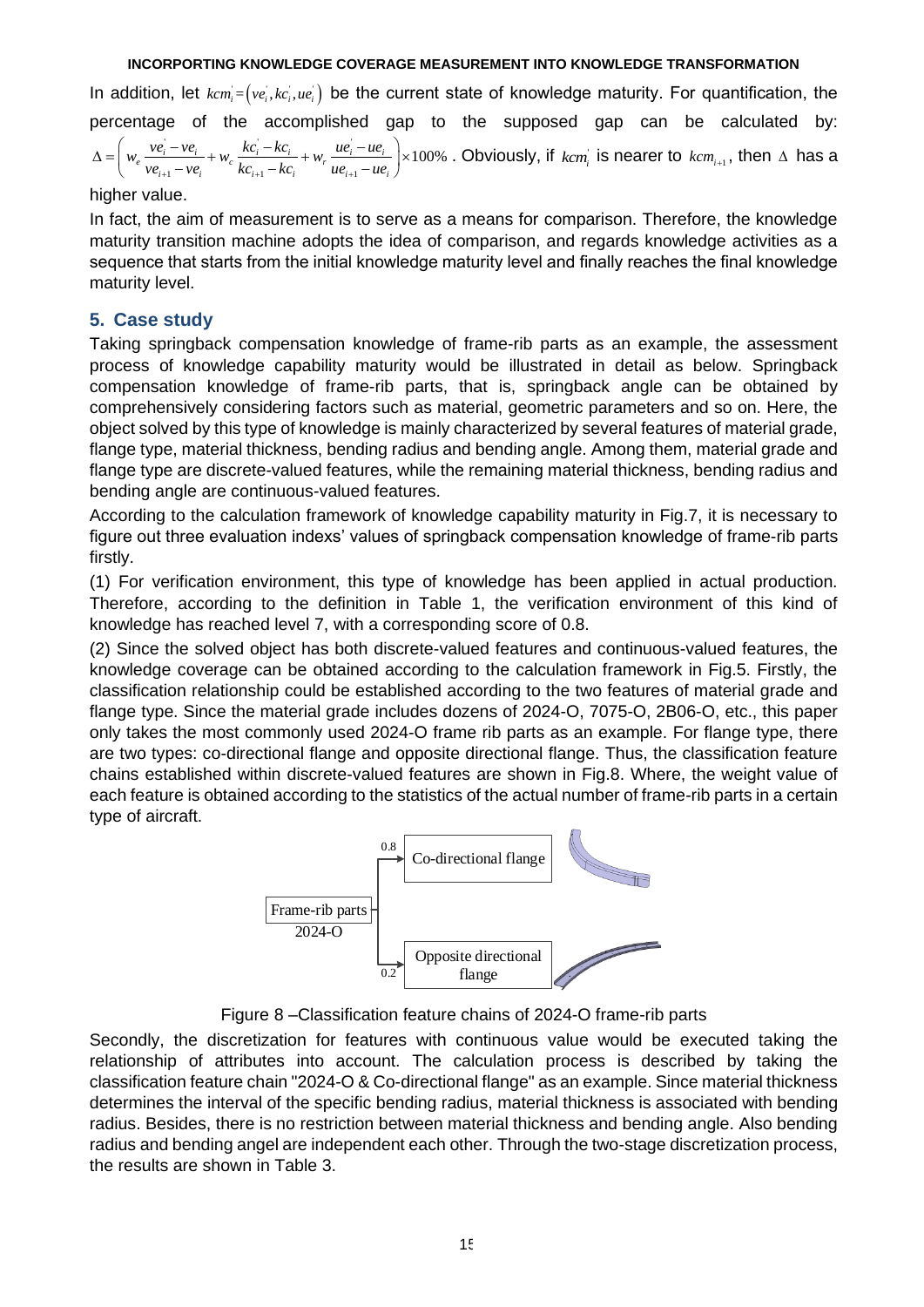|  | INCORPORTING KNOWLEDGE COVERAGE MEASUREMENT INTO KNOWLEDGE TRANSFORMATION |
|--|---------------------------------------------------------------------------|
|  |                                                                           |

|            | <b>Material thickness</b> |       |             | Bending radius |                |        |                              | Bending angel |                | Weigh | Union                       |
|------------|---------------------------|-------|-------------|----------------|----------------|--------|------------------------------|---------------|----------------|-------|-----------------------------|
| discrete   | spac                      | point | discrete    | spaci          | poin           | Weight | discrete                     | spa           | point          |       | interva                     |
| interval   | ing                       | s     | interval    | ng             | ts             |        | interval                     | cing          | s              |       |                             |
|            |                           |       |             |                |                |        | $[60^{\circ}, 65^{\circ}]$   | $5^\circ$     | $\overline{c}$ | 0.025 | $U_1$                       |
|            |                           |       |             |                |                |        | $[70^{\circ}, 75^{\circ}]$   | $5^{\circ}$   | $\overline{c}$ | 0.05  | $\boldsymbol{U}_{2}$        |
| [0.4, 0.8] | 0.1                       | 5     | [0.8, 5.6]  | 0.8            | $\overline{7}$ | 0.05   | $[80^{\circ}, 100^{\circ}]$  | $5^\circ$     | 5              | 0.85  | $U_3$                       |
|            |                           |       |             |                |                |        | $[105^{\circ}, 110^{\circ}]$ | $5^\circ$     | $\overline{c}$ | 0.05  | $U_{\scriptscriptstyle 4}$  |
|            |                           |       |             |                |                |        | $[115^{\circ}, 120^{\circ}]$ | $5^{\circ}$   | $\overline{c}$ | 0.025 | $U_5$                       |
|            |                           |       |             |                |                |        | $[60^\circ, 65^\circ]$       | $5^{\circ}$   | $\overline{c}$ | 0.025 | $U_{\scriptscriptstyle 6}$  |
|            |                           |       |             |                |                |        | $[70^{\circ}, 75^{\circ}]$   | $5^{\circ}$   | 2              | 0.05  | $U_7$                       |
| [0.9, 2.2] | 0.3                       | 5     | [2.4, 8.0]  | 0.8            | $\, 8$         | 0.90   | $[80^{\circ}, 100^{\circ}]$  | $5^\circ$     | 5              | 0.85  | $U_{\rm s}$                 |
|            |                           |       |             |                |                |        | $[105^{\circ}, 110^{\circ}]$ | $5^\circ$     | $\overline{c}$ | 0.05  | $U_{\rm 9}$                 |
|            |                           |       |             |                |                |        | $[115^{\circ}, 120^{\circ}]$ | $5^{\circ}$   | $\overline{2}$ | 0.025 | $U_{\scriptscriptstyle 10}$ |
|            |                           |       |             |                |                |        | $[60^{\circ}, 65^{\circ}]$   | $5^{\circ}$   | $\overline{2}$ | 0.025 | $U_{11}$                    |
|            |                           |       |             |                |                |        | $[70^{\circ}, 75^{\circ}]$   | $5^\circ$     | $\overline{a}$ | 0.05  | $U_{12}$                    |
| [2.3, 3.2] | 0.4                       | 4     | [4.8, 10.4] | 0.8            | 8              | 0.05   | $[80^{\circ}, 100^{\circ}]$  | $5^\circ$     | 5              | 0.85  | $U_{13}$                    |
|            |                           |       |             |                |                |        | $[105^{\circ}, 110^{\circ}]$ | $5^\circ$     | $\overline{2}$ | 0.05  | $U_{14}$                    |
|            |                           |       |             |                |                |        | $[115^{\circ}, 120^{\circ}]$ | $5^\circ$     | $\overline{2}$ | 0.025 | $U_{15}$                    |

Afterwards, cover analysis of object should be carried out through the distance calculation. Let  $d_{ji}$ denote the discrete space of the discrete interval  $I_{jl}$ . According to the condition:  $|\hat{f}^t_{i,j} - f^t_{s,j}| < d_{jl}$ , the unsuitable objects would be screened out to reduce the calculation time. As shown in Table 4, only  $O_1^1$ ,  $O_2^1$  and  $O_3^1$  three objects in the knowledge base need to calculate the distance with  $\partial_1^1$  further, for these three objects satisfy the screening conditions:  $|0.6 - f_{s,2}^1| < d_{21}$ ,  $|1.6 - f_{s,3}^1| < d_{31}$  and  $|95^\circ - f_{s,4}^1| < d_{43}$ . Where,  $d_{21}$  represents the spacing of the first discrete interval of material thickness,  $d_{21}$ =0.1;  $d_{31}$ stands for the spacing of the first discrete interval of bending radius,  $d_{31}=0.8$ ;  $d_{43}$  denotes the spacing of the third discrete interval of bending angle,  $d_{43}=5$ . The object distance between  $\hat{O}_1^1$  and  $O_1^1$  could

of the third discrete interval of bending angle,  $d_{43} = 5$ . The object distance between  $\hat{O}_1^1$  and  $\hat{O}_2^1$ <br>be calculated using equation (6), that is  $dis(\hat{O}_1^1, O_1^1) = \frac{1}{3} \left( \frac{|0.6 - 0.55|}{3.2 - 0.4} + \frac{|1.6 - 1.0|$ The object distance between  $\hat{O}_i^1$  and  $\hat{O}_i^0$  and  $\left( \frac{|0.6 - 0.55|}{\frac{1}{2} + |1.6 - 1.0|} + \frac{|95^{\circ} - 92^{\circ}|}{\frac{1}{2} - 0.043^{\circ}} \right)$  $= \frac{1}{3} \left( \frac{|0.6 - 0.55|}{3.2 - 0.4} + \frac{|1.6 - 1.0|}{10.4 - 0.8} + \frac{|95^{\circ} - 92^{\circ}|}{120^{\circ} - 60^{\circ}} \right) = 0.043$ . In like

manner, the computation results of  $dis(\hat{O}_1^1, O_2^1) = 0.01$  and  $dis(\hat{O}_1^1, O_3^1) = 0.049$  could be obtained by manner, the computation results of  $dis(O_1^1, O_2^1) = 0.01$  and  $dis(O_1^1, O_3^1) = 0.049$  could be obtained b<br>equation (6). Let  $\lambda$  be the threshold, and set that  $\lambda = \frac{1}{\lambda} \times \frac{1}{\lambda} \left( \frac{d_{21}}{2.2 \times 1} + \frac{d_{31}}{4.0 \times 10^{-9}}$  $\frac{1}{4} \times \frac{1}{3} \left( \frac{d_{21}}{3.2 - 0.4} + \frac{d_{31}}{10.4 - 0.8} + \frac{d_{43}}{120^{\circ} - 60} \right)$ and  $dis(Q_1^1, Q_3^1) = 0.049$  could be obtained b<br>  $\lambda = \frac{1}{4} \times \frac{1}{3} \left( \frac{d_{21}}{3.2 - 0.4} + \frac{d_{31}}{10.4 - 0.8} + \frac{d_{43}}{120^\circ - 60^\circ} \right) = 0.017$ . Since  $dis(\hat{O}_1^1, O_2^1) < \lambda$ ,  $O_2^1$  is regarded as the object covering the target  $\hat{O}_1^1$ . The covering situation of rest knowledge unit is obtained as shown in Figure 9. Where,  $U_1, U_2, \dots, U_{15}$  correspond to each

| Features of part  |                    |     |            |           | The objects satisfying screening conditions |        |            |  |
|-------------------|--------------------|-----|------------|-----------|---------------------------------------------|--------|------------|--|
|                   | Thickness   Radius |     | Angel      |           | <b>Thickness</b>                            | Radius | Angel      |  |
|                   |                    |     |            | <b>VS</b> | 0.55                                        | 1.0    | $92^\circ$ |  |
| $\widehat{O}^!_1$ | 0.6                | 1.6 | $95^\circ$ |           | 0.6                                         | 1.6    | $93^\circ$ |  |
|                   |                    |     |            |           | 0.65                                        | っっ     | 91°        |  |

union interval in Table 3.

Table 4 The distance needs to be calculated respectively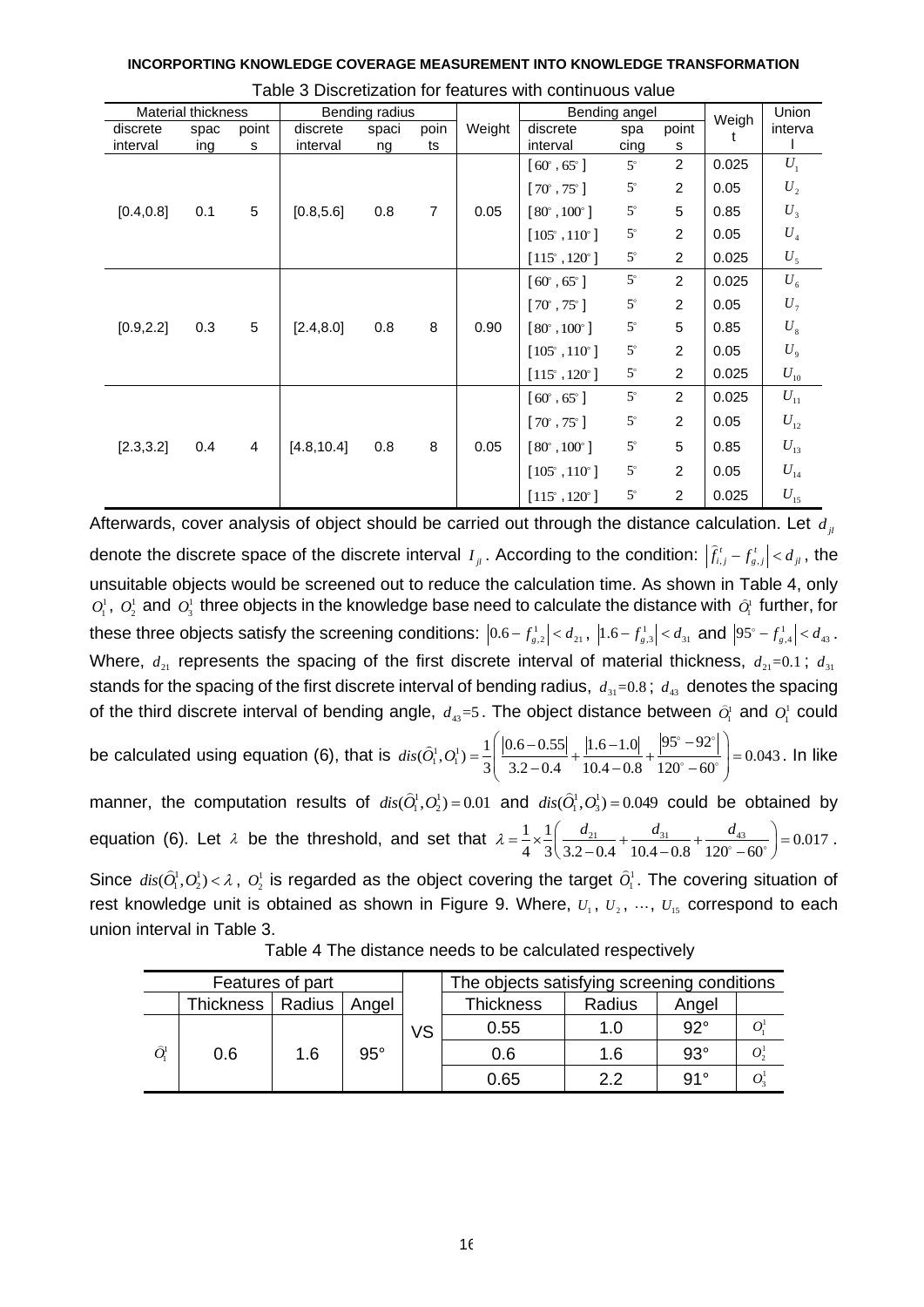

Figure 9 –Covering situation of each union interval

While  $N_{re}$  denotes the number of valid objects included in the knowledge base,  $N_{ex}$  represents the total number of all objects expected to be solved. They can be calculated using equation (2) as following:  $L_j \left[ \frac{n_l}{\sum_{i=1}^{N}} \left( \frac{K_i}{\sum_{i=1}^{N}} \right) \right]$  $V_{re}$  denotes the number of values of values of all objects expected<br>g:<br> $= \sum_{i=1}^{L_j} \left[ \sum_{i=1}^{n_i} \left( \prod_{k=1}^{K_i} W_{ik} \cdot P_{ik} \right) \right]$ 

 $\left(0.05\times0.025\times36+0.05\times0.05\times36+0.05\times0.85\times90+0.05\times0.05\times36+0.05\times0.025\times36\right)$  $(0.90\times0.025\times60+0.90\times0.05\times60+0.90\times0.85\times150+0.90\times0.05\times60+0.90\times0.025\times60)$  $\sum_{i=1}^r \left[ \sum_{i=1}^{n_i} \left( \prod_{k=1}^{K_i} \right) \right]$  $\sum_{n=1}^{n_f} \left[ \sum_{i=1}^{n_i} \left( \prod_{k=1}^{K_i} W_{ik} \cdot P_{ik} \right) \right]$ <br>  $0.05 \times 0.025 \times 36 + 0.05 \times 0.05 \times 36 + 0.05 \times 0.85 \times 90 + 0.05 \times 0.05 \times 36 + 0.05 \times 0.025 \times 36$  $\begin{aligned} &\frac{1}{2} \sum_{i=1}^{3} \left[ \sum_{i=1}^{3} \left( \prod_{k=1}^{4} W_{ik}^{k} \cdot T_{ik}^{k} \right) \right] \\ & = \left( 0.05 \times 0.025 \times 36 + 0.05 \times 0.05 \times 36 + 0.05 \times 0.85 \times 90 + 0.05 \times 0.05 \times 36 + 0.05 \times 0.025 \times 36 \right) \\ & + \left( 0.90 \times 0.025 \times 60 + 0.90 \times 0.05 \times 60 + 0.90 \$  $0.05 \times 0.025 \times 36 + 0.05 \times 0.025$ <br>  $0.90 \times 0.025 \times 60 + 0.90 \times 0.025 \times 36 + 0.05 \times 0.025$  $r_{\text{avg}}$ <br> *N*<sub>re</sub> =  $\sum_{l=1}^{L_j} \Biggl[ \sum_{i=1}^{n_l} \Biggl( \prod_{k=1}^{K_i} W_{ik} \cdot P_{ik} \Biggr)$ = $\sum_{l=1}^{L_j} \left[ \sum_{i=1}^{n_l} \left( \prod_{k=1}^{K_i} W_{ik} \cdot P_{ik} \right) \right]$ <br>=  $(0.05 \times 0.025 \times 36 + 0.05 \times 0.05 \times 36 + 0.05 \times 0.85 \times 90 + 0.05 \times 0.05 \times 36 + 0.05 \times 0.025 \times 36)$  $=(0.05 \times 0.025 \times 36 + 0.05 \times 0.05 \times 36 + 0.$ <br>+  $(0.90 \times 0.025 \times 60 + 0.90 \times 0.05 \times 60 + 0.05 \times 60 + 0.05 \times 0.025 \times 36 + 0.05 \times 0.05 \times 36 + 0.05 \times 0.05 \times 36 + 0.05 \times 0.05 \times 36 + 0.05 \times 0.05 \times 36 + 0.05 \times 0.05 \times 36 + 0.05 \times 36 + 0.05 \times$  $(0.05 \times 0.025 \times 36 + 0.05 \times 0.05 \times 36 + 0.05 \times 0.85 \times 90 + 0.05 \times 0.05 \times 36 + 0.05 \times 0.025 \times 36)$ <br>  $(0.90 \times 0.025 \times 60 + 0.90 \times 0.05 \times 60 + 0.90 \times 0.85 \times 150 + 0.90 \times 0.05 \times 60 + 0.90 \times 0.025 \times 60)$ <br>  $(0.05 \times 0.025 \times 36 + 0.05 \times$  $= 131.04$  $(0.05\times0.025\times70+0.05\times0.05\times70+0.05\times0.85\times175+0.05\times0.05\times70+0.05\times0.025\times70)$  $+(0.90\times0.025\times80+0.90\times0.05\times80+0.90\times0.85\times200+0.90\times0.05\times80+0.90\times0.025\times80)$  $\sum_{i=1}^r \left[ \sum_{i=1}^{n_i} \left( \prod_{k=1}^{K_i} \right) \right]$  $\sum_{n=1}^{L_y} \left[ \sum_{i=1}^{n_i} \left( \prod_{k=1}^{K_i} W_{ik} \cdot P_{ik} \right) \right]$ <br>  $0.05 \times 0.025 \times 70 + 0.05 \times 0.05 \times 70 + 0.05 \times 0.85 \times 175 + 0.05 \times 0.05 \times 70 + 0.05 \times 0.025 \times 70$  $\begin{aligned} \left[ \sum_{i=1}^{N} \left( \prod_{k=1}^{N} W_{ik}^{k-1} i^{k} \right) \right] \ & 0.05 \times 0.025 \times 70 + 0.05 \times 0.05 \times 70 + 0.05 \times 0.85 \times 175 + 0.05 \times 0.05 \times 70 + 0.05 \times 0.025 \times 70 \right) \ & 0.90 \times 0.025 \times 80 + 0.90 \times 0.05 \times 80 + 0.90 \times 0.85 \times 200 + 0.90 \times 0.05 \times$  $0.05 \times 0.025 \times 70 + 0.05 \times 0.02$ <br>  $0.90 \times 0.025 \times 80 + 0.90 \times 0.02$ <br>  $0.05 \times 0.025 \times 64 + 0.05 \times 0.02$  $\frac{L_j}{\sum_{i=1}^{L_j} \left[\sum_{i=1}^{n_i} \left(\frac{K_i}{\sum_{i=1}^{L_j} K_i}\right)\right]}$  $P = 131.04$ <br>  $N_{ex} = \sum_{l=1}^{L_f} \left[ \sum_{i=1}^{n_l} \left( \prod_{k=1}^{K_i} W_{ik} \cdot P_{ik} \right) \right]$ +(0.90×0.025×60+0.90×0.05×6<br>+(0.05×0.025×36+0.05×0.05×3<br>= 131.04<br>=  $\sum_{i=1}^{L_j} \left[ \sum_{i=1}^{n_i} \left( \prod_{k=1}^{K_i} W_{ik} \cdot P_{ik} \right) \right]$ = $\sum_{l=1}^{L_j} \left[ \sum_{i=1}^{n_l} \left( \prod_{k=1}^{K_i} W_{ik} \cdot P_{ik} \right) \right]$ <br>=  $(0.05 \times 0.025 \times 70 + 0.05 \times 0.05 \times 70 + 0.05 \times 0.85 \times 175 + 0.05 \times 0.05 \times 70 + 0.05 \times 0.025 \times 70)$  $-\sum_{l=1}^{\infty} \left[ \sum_{i=1}^{\infty} \left( \prod_{k=1}^{N_{ik}} W_{ik}^{*T_{ik}} \right) \right]$ <br>=  $(0.05 \times 0.025 \times 70 + 0.05 \times 0.05 \times 70 + 0.05 \times 0.85 \times 175 + 0.05 \times 0.05 \times 70 + 0.05 \times 0.025 \times 70)$ <br>+  $(0.90 \times 0.025 \times 80 + 0.90 \times 0.05 \times 80 + 0.90 \times 0.85 \times 200 + 0.$  $=(0.05 \times 0.025 \times 70 + 0.05 \times 0.05 \times 70 + 0.05 \times 0.85 \times 175 + 0.05 \times 0.05 \times 70 + 0.05 \times 0.025 \times 70)$ <br>  $+(0.90 \times 0.025 \times 80 + 0.90 \times 0.05 \times 80 + 0.90 \times 0.85 \times 200 + 0.90 \times 0.05 \times 80 + 0.90 \times 0.025 \times 80)$ <br>  $+(0.05 \times 0.025 \times 64 + 0.05 \times$ 

 $=179.0425$ 

Obviously, the coverage of flange springback compensation knowledge in rubber pad forming for frame rib parts using 2024-O type material could be computed by  $\,\,{{\cal C}\!{\it o}}^{\rm c}$ ex  $Cov^C = \frac{N_{re}}{N_{ex}}$  $=\frac{N_{re}}{N_{e}}$  and the result is 73.19%.

According to the above process, the coverage of another classification feature chain can be obtained, and the results are shown in Table 5.

| Material grade | Flange type                 | Weight | Coverage $Cov_i^c$ ) |
|----------------|-----------------------------|--------|----------------------|
| $2024 - 0$     | co-directional flange       | 0.8    | 73.19%               |
|                | opposite directional flange | 0.2    | 69.52%               |

| Table 5 Coverage of each classification feature chain for 2024-O frame-rib parts |  |  |
|----------------------------------------------------------------------------------|--|--|
|----------------------------------------------------------------------------------|--|--|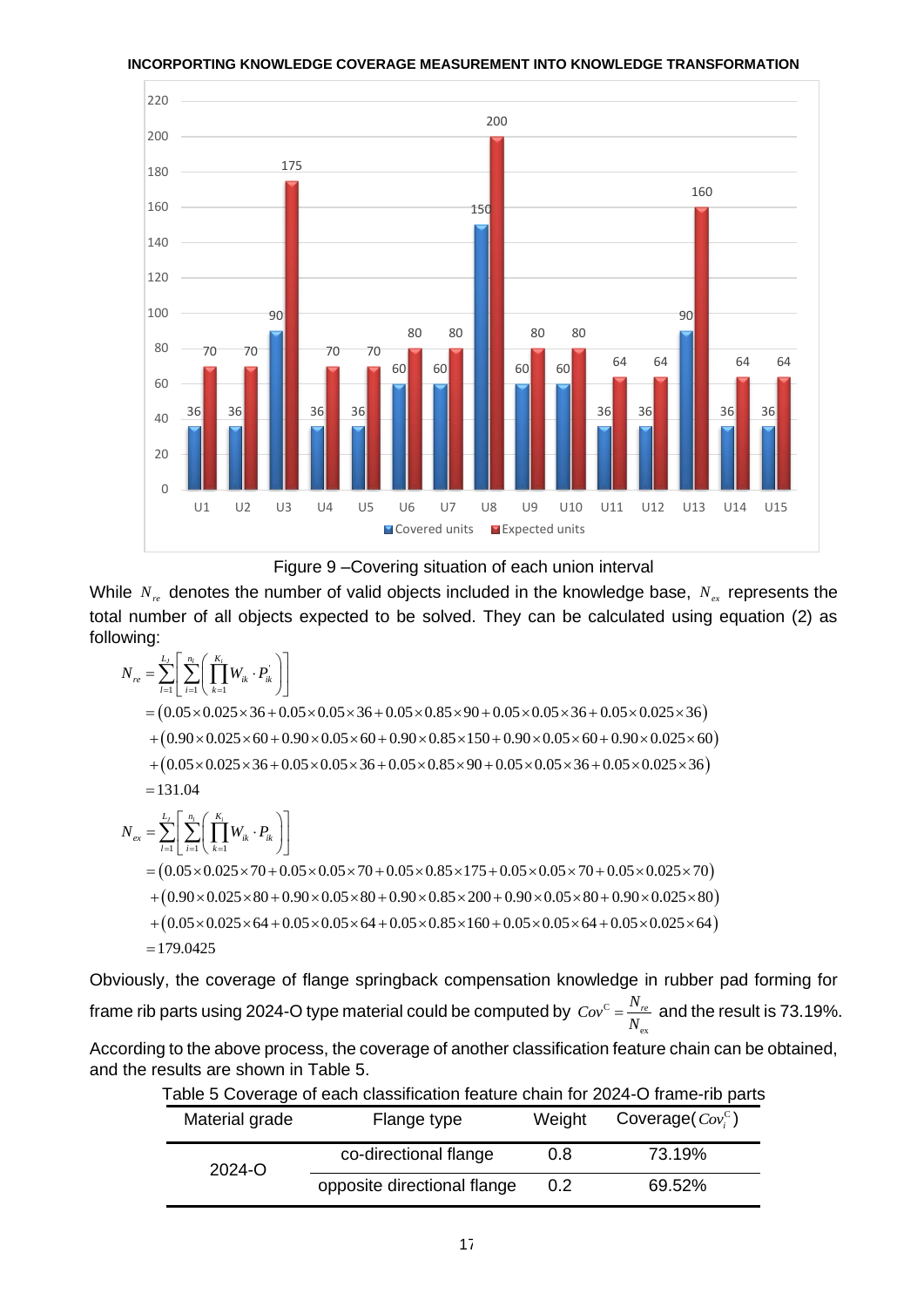Then, according to equation (3), the coverage of springback compensation knowledge for 2024-O<br>
frame rib parts can be obtained as below.<br>  $Cov^H = \sum_{l=1}^{L} \left[ \sum_{i=1}^{n_l} Cov_i^c \left( \prod_{j=1}^{m_l} \omega_{ij} \right) \right] = 73.19\% \times 0.8 + 69.52\%$ 

frame rib parts can be obtained as below.  
\n
$$
Cov^H = \sum_{l=1}^{L} \left[ \sum_{i=1}^{n_l} Cov_i^c \left( \prod_{j=1}^{m_l} \omega_{ij} \right) \right] = 73.19\% \times 0.8 + 69.52\% \times 0.2 = 72.46\%
$$

(3) The evaluation of using effect is mainly carried out by two quality evaluation indexes of bending angle deviation and shape deviation. Let  $\Delta\phi$  denote bending angle deviation and  $\Delta d$  represent shape deviation. The tolerances for forming quality requirements are  $\pm 1.0^{\circ}$  and 0.5 mm respectively. With tolerances as the basic reference, the corresponding deviation grades and corresponding scoring standards are established, as shown in Table 6.

| Grade         | $\Delta \phi$                                  | $\Lambda d$                 | $G_{ii}$ |
|---------------|------------------------------------------------|-----------------------------|----------|
| 1             | $\Delta\phi > 1.0^{\circ}$                     | $\Delta d > 0.5$            | 0        |
| $\mathcal{P}$ | $0.9^\circ <  \Delta \phi  \leq 1.0^\circ$     | $0.4 <  \Delta d  \leq 0.5$ | 0.6      |
| 3             | $0.8^\circ <  \Delta \phi  \leq 0.9^\circ$     | $0.3 <  \Delta d  \leq 0.4$ | 0.7      |
| 4             | $0.6^\circ <  \Delta \phi  \leq 0.8^\circ$     | $0.2 <  \Delta d  \leq 0.3$ | 0.8      |
| 5             | $0.5^{\circ} <  \Delta \phi  \leq 0.6^{\circ}$ | $0.1 <  \Delta d  \leq 0.2$ | 0.9      |
| 6             | $\Delta\phi$ $\leq$ 0.5°                       | $\Delta d \leq 0.1$         | 1        |

Table 6 The scoring standards of  $\Delta\phi$  and  $\Delta d$ 

According to the established deviation grade standards, the actual distribution of the formed parts in  $\Delta \phi$  and  $\Delta d$  indexes in the knowledge base is statistically analyzed, and the results are shown in Table 7.

| Table 7 The distribution of parts at each grade |                              |                                                 |  |  |     |       |  |  |
|-------------------------------------------------|------------------------------|-------------------------------------------------|--|--|-----|-------|--|--|
|                                                 |                              | Grade 1 Grade 2 Grade 3 Grade 4 Grade 5 Grade 6 |  |  |     |       |  |  |
|                                                 |                              | $P_{1i}$ 10% 10% 40% 20%                        |  |  | 10% | - 10% |  |  |
|                                                 | $P_{2i}$ 10% 10% 50% 20% 10% |                                                 |  |  |     |       |  |  |

At the same time, in line with expert experience, the weights of the two indicators for the forming quality are determined: the weight for bending angle deviation  $W_1 = 0.6$ , and the weight for shape deviation  $W_2 = 0.4$ . Then, the using effect score of formed parts supported by the knowledge system of springback compensation can be obtained based on equation (7). gba<br>≟ิ <del>∖</del>

iation  $W_2 = 0.4$ . Then,<br>pringback compensat<br> $SR = \sum_{i=1}^{2} \sum_{j=1}^{6} W_i \times G_{ij} \times P_{ij}$ =  $\sum_{i=1}^{\infty} \sum_{j=1}^{\infty} W_i \times G_{ij} \times P_{ij}$ <br>=  $0.6 \times (0 \times 10\% + 0.6 \times 10\% + 0.7 \times 40\% + 0.8 \times 20\% + 0.9 \times 10\% + 1 \times 10\%)$  $0.6 \times (0 \times 10\% + 0.6 \times 10\% + 0.7 \times 40\% + 0.8 \times 20\% + 0.9 \times 10\% + 1 \times 10\%)$ <br>+ $0.4 \times (0 \times 10\% + 0.6 \times 10\% + 0.7 \times 50\% + 0.8 \times 20\% + 0.9 \times 10\% + 1 \times 0\%)$  $= 0.678$ 

According to the analysis of the above case, the current knowledge maturity level belongs to the KML7. Obviously, the initial and next knowledge maturity vector can be obtained based on the definition of knowledge maturity model:  $kcm_7 = (0.8, 70\%, 0.65)$ ,  $kcm_8 = (0.9, 80\%, 0.75)$ . Since the measurement result of current state is  $kcm$ <sub>7</sub> =  $(0.8, 72.46\%, 0.678)$ it result of current state is  $kcm$ <sub>,</sub> =  $(0.8, 72.46\%, 0.678)$ ,  $\Delta$  could be calculated by:<br>  $kca = kca$ ,  $kca = kca$ ,  $kca = kca$ ,  $kca = kca$ ,  $kca = kca$ 

$$
\begin{aligned}\n\text{asurement result of current state is } & \text{km}^{\prime} = (0.8, 72.46\%, 0.678), \\
\Delta &= \left( W_e \frac{ke_7 - ke_7}{ke_8 - ke_7} + W_e \frac{kc_7 - kc_7}{kc_8 - kc_7} + W_r \frac{kr_7 - kr_7}{kr_8 - kr_7} \right) \times 100\% \\
&= \left( 0.3 \times \frac{0.8 - 0.8}{0.9 - 0.8} + 0.4 \times \frac{72.46\% - 70\%}{80\% - 70\%} + 0.3 \times \frac{0.678 - 0.65}{0.75 - 0.65} \right) \times 100\% \\
&= 18.24\%\n\end{aligned}
$$

In the real application, using  $\Delta$  to describe the current state in the way to the next target can help decision makers know the progress clearly. Then, *K* can reflect the rest gap that needs to be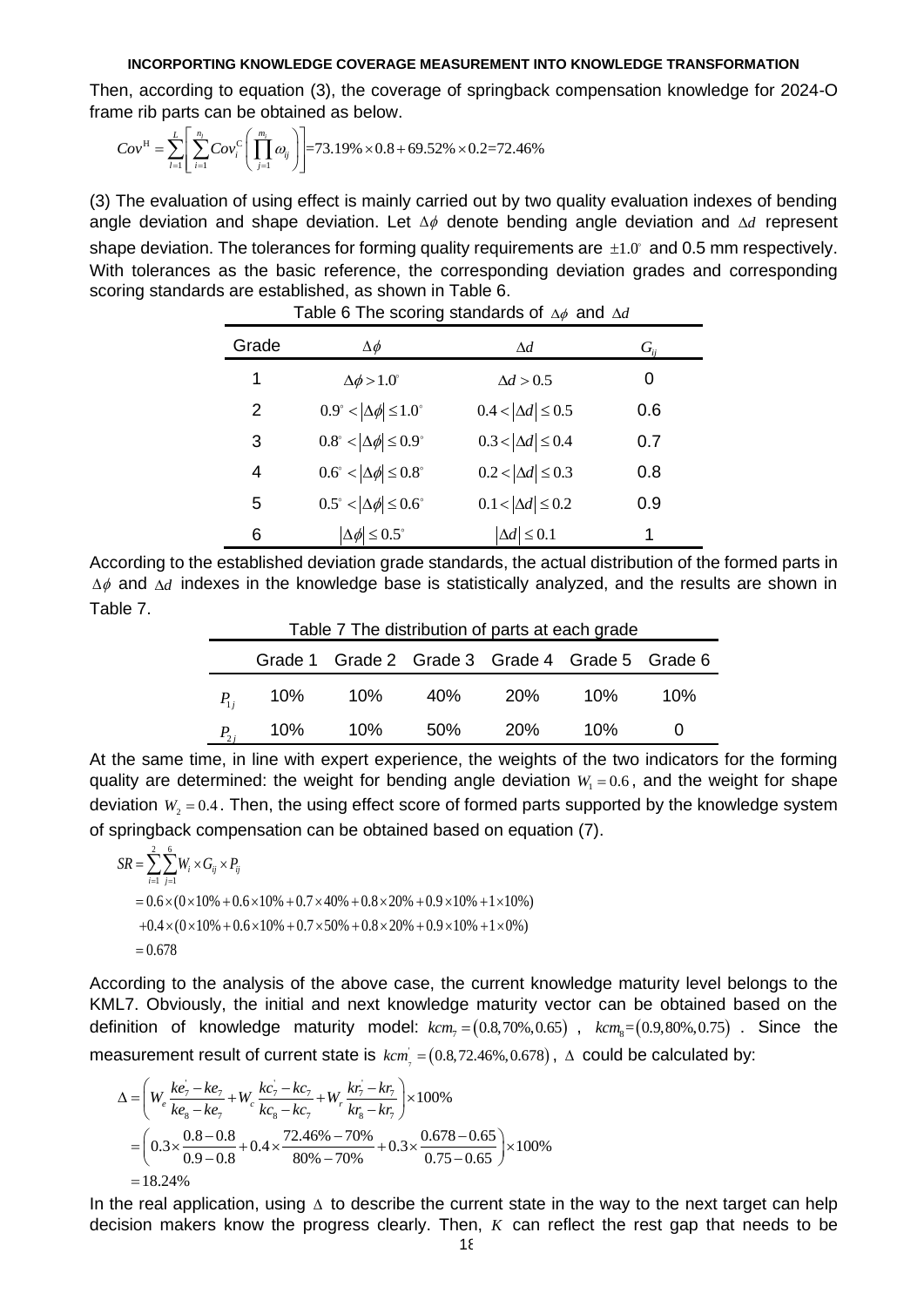completed from current level to the next level of maturity. With the coverage indicator, it can clarify the direction of knowledge imported in K, that is, what knowledge needs to be added. Based on verification environment and using effect, it can determine the direction of knoweldge improved in *K* .

## **6. Conclusions**

Our research aims to propose a comprehensive evaluation method to quantitatively assess knowledge capability based on maturity model. This paper begins by analyzing the characteristic and capability of manufacturing process knowledge and proposes several new basic notions such as knowledge coverage, and so on. After that, three evaluation indexes of verification environment, knowledge coverage and using effect have been chosen to measure knowledge capability. Likewise, the specific evaluation method of each evaluation index is constructed. Then they are formalized and integrated into a structured and explicit approach to characterize knowledge capability maturity model. One of the uses of knowledge capability maturity model is in the area of decision making and assessment of the current state of knowledge in the base. Decision makers can verify the quality of development of their knowledge base in order to move forward to the next stage. By identifying the gap between the current state and the target state, it will be beneficial to develop the best improvement strategy. Through the assessment of knowledge coverage, it can be clear which knowledge needs to be added and prioritized. With the evaluation of verification environment and using effect, it is possible to clarify which existing knowledge is in urgent need of improvement. The measurement method proposed in this paper will be a useful solution for satisfying the practical requirements. The effectiveness of the method is illustrated by taking the springback compensation knowledge of frame rib in rubber forming.

# **7. Contact Author Email Address**

Yubin Fan: [yubin\\_fan@hotmail.com](mailto:yubin_fan@hotmail.com)

# **8. Copyright Statement**

The authors confirm that we, and/or our company or organization, hold copyright on all of the original material included in this paper. The authors also confirm that we have obtained permission, from the copyright holder of any third party material included in this paper, to publish it as part of our paper. The authors confirm that we give permission, or have obtained permission from the copyright holder of this paper, for the publication and distribution of this paper as part of the ICAS proceedings or as individual off-prints from the proceedings.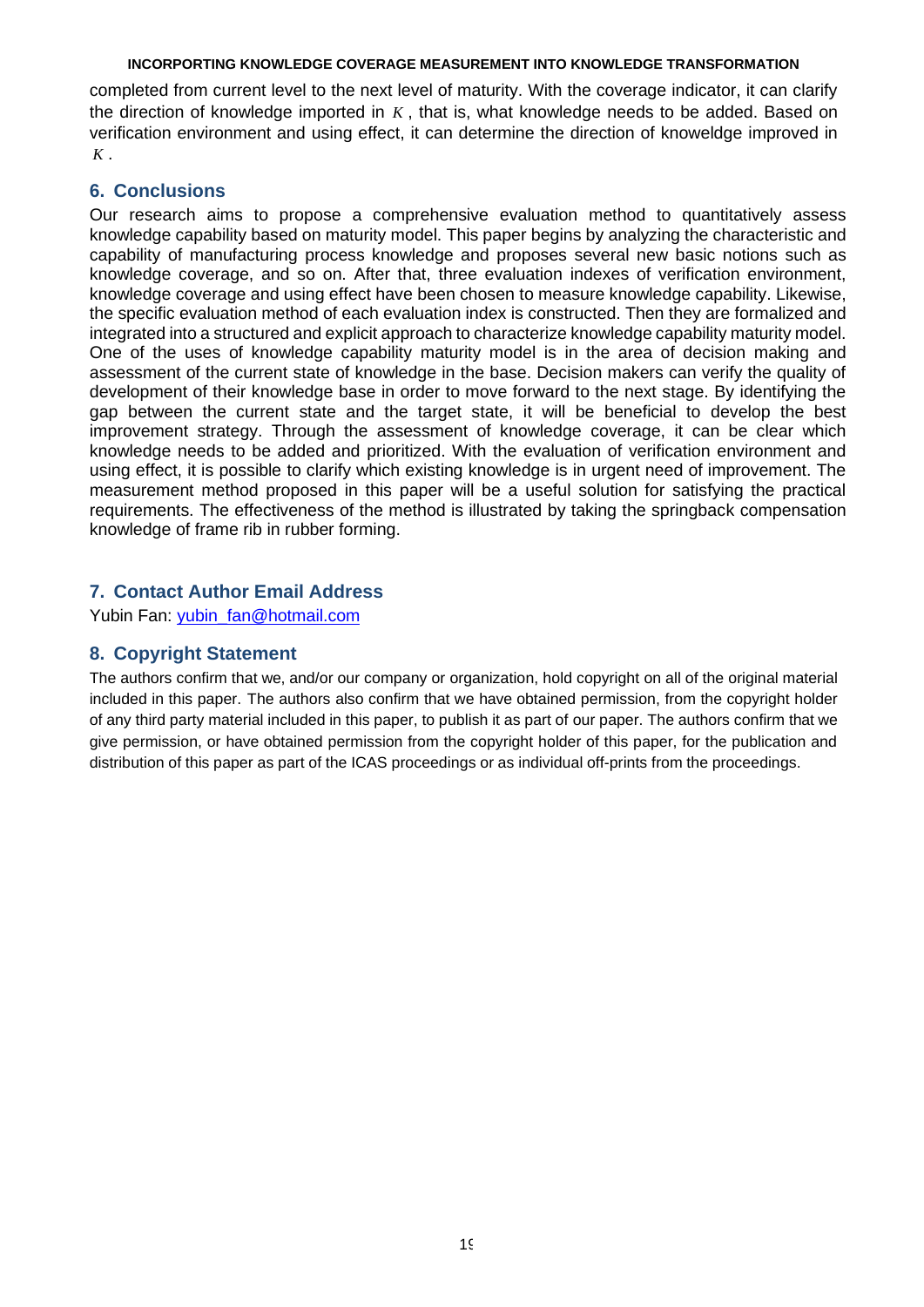### **References**

- [1] H. Hu, L. Wang and P. Luh. Intelligent Manufacturing: New Advances and Challenges. *Journal of Intelligent Manufacturing* Vol. 26, pp 841-843, 2015.
- [2] Y. Xu and A. Bernard. Measurement of Enterprise Knowledge by State Characterization. *Expert Systems*, Vol. 27, No. 5, pp 374-387, 2010.
- [3] P.A. Arling and M.W.S. Chun. Facilitating New Knowledge Creation and Obtaining KM Maturity. *Journal of Knowledge Management*, Vol. 15, No. 2, pp 231-250, 2010.
- [4] J.F. Cohen and K. Olsen. Knowledge Management Capabilities and Firm Performance: A Test of Universalistic, Contingency and Complementarity Perspectives. *Expert Systems with Applications*, Vol. 42, pp 1178-1188, 2015.
- [5] E. Wang, G. Klein and J.J. Jiang. IT Support in Manufacturing Firms for a Knowledge Management Dynamic Capability Link to Performance. *International Journal of Production Research*, Vol. 45, No. 11, pp 2419-2434, 2007.
- [6] L. Chen and P.S.W. Fong. Evaluation of Knowledge Management Performance: An Organic Approach. *Information & Management,* Vol. 52, No. 4, pp 431-453, 2015.
- [7] U.S. Bititci, P. Garengo, A. Ates and S.S. Nudurupati. Value of Maturity Models in Performance Measurement. *International Journal of Production Research,* Vol. 53, No. 10, pp 3062-3085, 2015.
- [8] J.A. Vivares, W. Sarache and J. E. Hurtado. A Maturity Assessment Model for Manufacturing Systems. *Journal of Manufacturing Technology Management*, Vol. 29, No. 5, pp 746-767, 2018.
- [9] L. Wang, L. Zhang, C. Xu, H. Wu, Y. Li and H. Sun. Three-Dimensional Maturity Model of Regional Power Users Against the Background of the Ubiquitous Power Internet of Things. *IEEE Access*, Vol. 8, pp. 20215-20223, 2020.
- [10] J. Lee, E. Suh and J. Hong. A Maturity Model Based CoP Evaluation Framework: A Case Study of Strategic CoPs in a Korean Company. *Expert Systems with Applications,* Vol. 37, pp 2670–2681, 2010.
- [11] T.L. Reis, M.A.S. Mathias, and O.J. de Oliveira. Maturity Models: Identifying the State-Of-The-Art and the Scientific Gaps From a Bibliometric Study. *Scientometrics* Vol. 110, No. 2, pp 643-672, 2017.
- [12] KPMG, Knowledge Management Research Report., [Online]. Available: http://www.kpmg.co.uk, 2000.
- [13] Infosys, Knowledge Management Maturity Model., [Online]. Available: http://www.infosys.com, 2000.
- [14] Siemens, Knowledge Management Maturity Model (KMMM)., [Online]. Available:
- http://www.w4.siemens.de/ct/en/technologies/ic/beispiele/kmmm.html, 2004.
- [15] H.Y. Teah, L.G. Pee and A. Kankanhalli. Development and Application of a General Knowledge Management Maturity Model., *The Tenth Pacific Asia Conference on Information Systems*, 2006.
- [16] M. Chen, M. Huang and Y. Cheng. Measuring Knowledge Management Performance Using a Competitive Perspective: An Empirical Study. *Expert Systems with Applications,* Vol. 36, pp 8449–8459, 2009.
- [17] Y. Wen. An Effectiveness Measurement Model for Knowledge Management. *Knowledge-Based Systems,* Vol. 22, pp 363–367, 2009.
- [18] P.J. Hiseh, B. Lin and C. Lin. The Construction and Application of Knowledge Navigator Model (KNM): An Evaluation of Knowledge Management Maturity. *Expert Systems with Applications,* Vol. 36, pp 4087- 4100, 2009.
- [19] K.C. Lee, S. Lee and I.W. Kang. KMPI: Measuring Knowledge Management Performance. *Information & Management,* Vol. 42, pp 469–482, 2005.
- [20] R. Mikovic, B. Arsic, D. Gligorijevic, M. Gacic, D. Petrovic and N. Filipovic. The Influence of Social Capital On Knowledge Management Maturity of Nonprofit Organizations - Predictive Modelling Based On a Multilevel Analysis. *IEEE Access,* Vol. 7, pp 47929-47943, 2019.
- [21] S.A. Schenkl, D.M. Schmidt, D. Schockenhoff and M. Maurer. Knowledge Evaluation for PSS Providers. *Procedia CIRP,* Vol. 16, pp. 86-91, 2014.
- [22] W. Wen, Y.H. Chen and I.C. Chen. A Knowledge-Based Decision Support System for Measuring Enterprise Performance. *Knowledge-Based Systems*, Vol. 21, pp 148-163, 2008.
- [23] Y. Xu and A. Bernard. Quantifying the Value of Knowledge within the Context of Product Development. *Knowledge-Based Systems*, Vol. 24, pp 166–175, 2011.
- [24] Y. Xu, A. Bernard, N. Perry, J. Xu and S. Sugimoto. Knowledge Evaluation in Product Lifecycle Design and Support. *Knowledge-Based Systems,* Vol. 70, pp 256-267, 2014.
- [25] Y. Xu and A. Bernard. Knowledge Value Chain: An Effective Tool to Measure Knowledge Value. *International Journal of Computer Integrated Manufacturing*, Vol. 23, No. 11, pp 957–967, 2010.
- [26] J.B.S.D. Santos-Neto and A.P.C.S. Costa. Enterprise Maturity Models: A Systematic Literature Review. *Enterprise Information Systems,* Vol. 13, No. 5, pp 719-769, 2019.
- [27] C. Johansson, B. Hicks, A.C. Larsson and M. Bertoni. Knowledge Maturity as a Means to Support Decision Making During Product-Service Systems Development Projects in the Aerospace Sector.